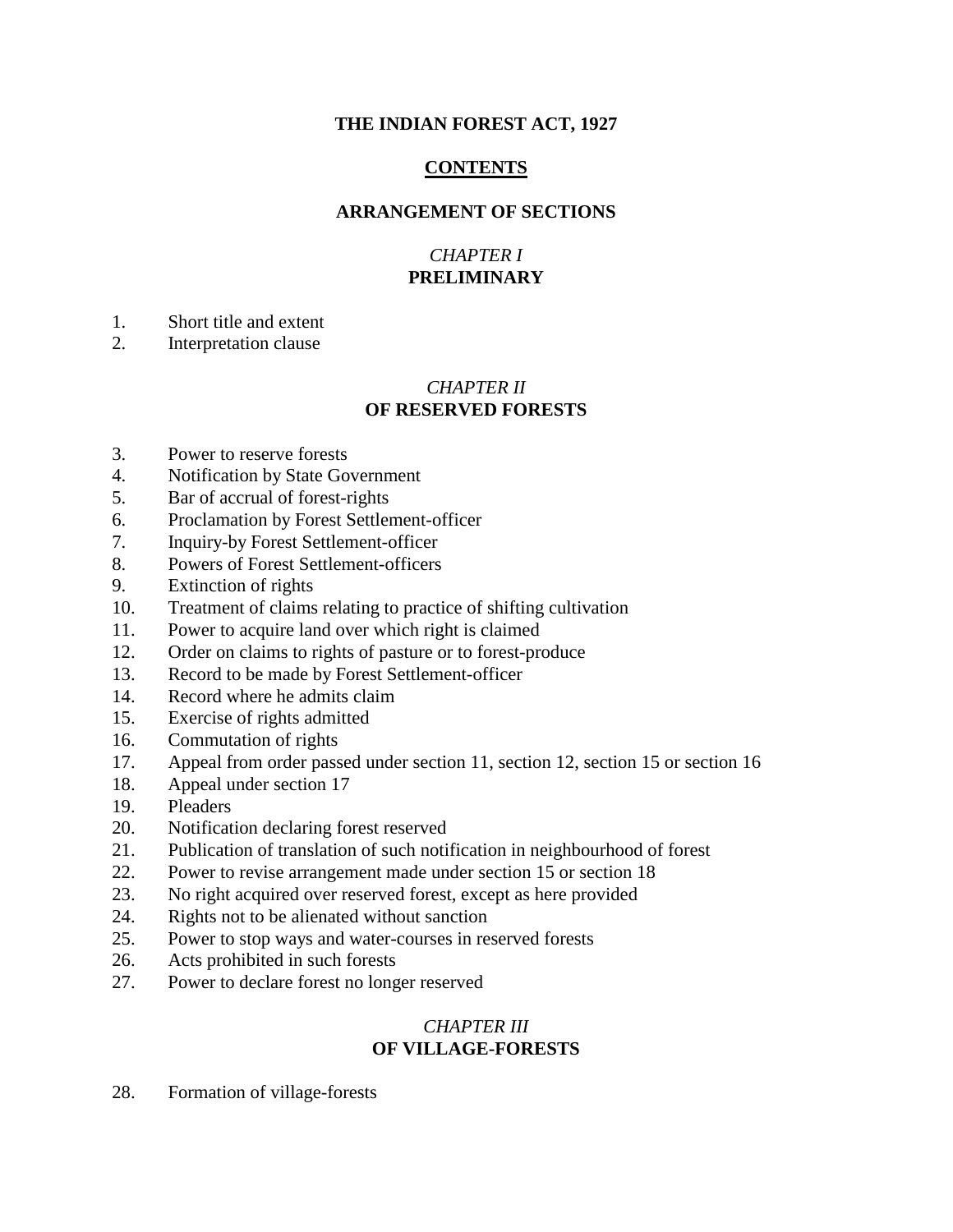# *CHAPTER IV* **OF PROTECTED FORESTS**

- 29. Protected forests
- 30. Power to issue notification reserving trees, etc.
- 31. Publication of translation of such notification in neighbourhood
- 32. Power to make rules for protected forests
- 33. Penalties for acts in contravention of notification under section 30 or of rules under section 32
- 34. Nothing in this Chapter to prohibit acts done in certain cases

# *CHAPTER V*

# **OF THE CONTROL OVER FORESTS AND LANDS NOT BEING THE PROPERTY GOVERNMENT**

- 35. Protection of forests for special purposes
- 36. Power to assume management of forests
- 37. Expropriation of forests in certain cases
- 38. Protection of forests at request of owners

# *CHAPTER VI* **OF THE DUTY ON TIMBER AND OTHER FOREST-PRODUCE**

- 39. Power to impose duty' on timber and other forest-produce
- 40. Limit not to apply to purchase-money or royalty

# *CHAPTER VII*

# **OF THE CONTROL OF TIMBER AND OTHER OOREST-PRODUCE IN TRANSIT**

- 41. Power to make rules to regulate transit of forest-produce
- 41A. Powers of Central Government as to movements of timber across customs frontiers
- 42. Penalty for breach of rules made under section 41
- 43. Government and Forest-officers not liable for damage to forest-produce at depot
- 44. All persons bound to aid in case of accidents at depot.

# *CHAPTER VIII*

# **OF THE COLLECTION OF DRIFT AND STRANDED TIMBER**

- 45. Certain kinds of timber to be deemed property of Government until title thereto proved, and may be collected accordingly
- 46. Notice to claimants of drift timber
- 47. Procedure on claim preferred to such timber
- 48. Disposal of unclaimed timber
- 49. Government and its officers not liable for damage to such timber
- 50. Payments to be made by claimant before timber is delivered to him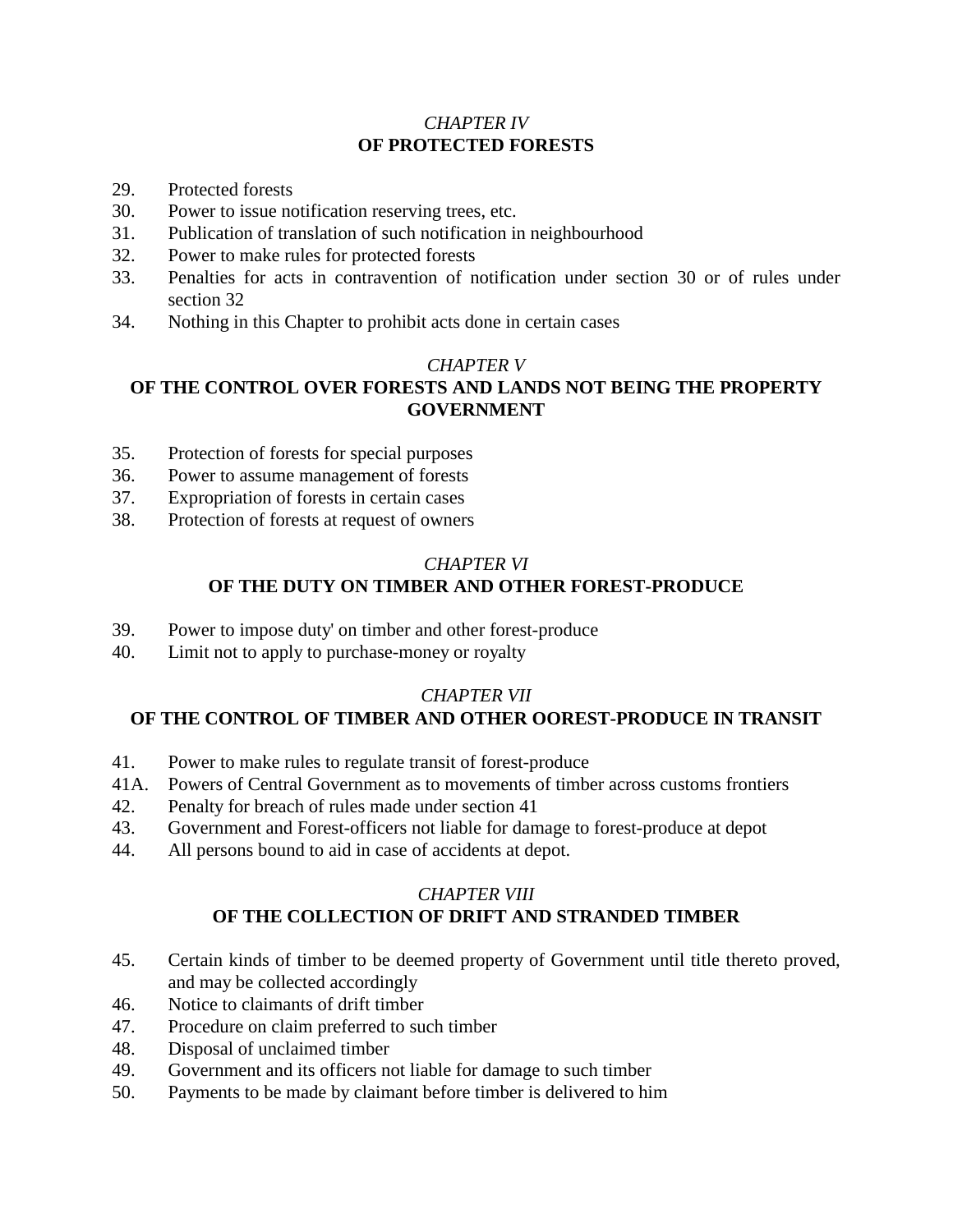51. Power to make rules and prescribe penalties

# *CHAPTER IX* **PENALTIES AND PROCEDURE**

- 52. Seizure of property liable to confiscation
- 53. Power to release property seized under section 52
- 54. Procedure thereupon
- 55. Forest-produce, tools, etc., when liable to confiscation
- 56. Disposal on conclusion of trial for forest-offence, of produce in respect of which it was committed
- 57. Procedure when offender not known, or cannot be found
- 58. Procedure as to perishable property seized under section 52
- 59. Appeal from orders under section 55, section 56 or section 57
- 60. Property when to vest in Government
- 61. Saving of power to release property seized
- 62. Punishment for wrongful seizure
- 63. Penalty for counterfeiting or defacing marks on trees and timber and for altering boundary marks
- 64. Power to arrest without wan-ant
- 65. Power to release on a bond a person arrested
- 66. Power to prevent commission of offence
- 67. Power to try offences summarily
- 68. Power to compound offences
- 69. Presumption that forest-produce belongs to Government

## *CHAPTER X* **CATTLE-TRESPASS**

- 70. Cattle-trespass Act, 187 1, to apply
- 71. Power to alter fines fixed under that Act

# *CHAPTER XI* **OF FOREST-OFFICERS**

- 72. State Government may invest Forest-officers with certain powers
- 73. Forest-officers deemed public servants
- 74. Indemnity for acts done in good faith
- 75. Forest-officers not to trade

# *CHAPTER XII* **SUBSIDIARY RULES**

- 76. Additional powers to make rules
- 77. Penalties for breach of rules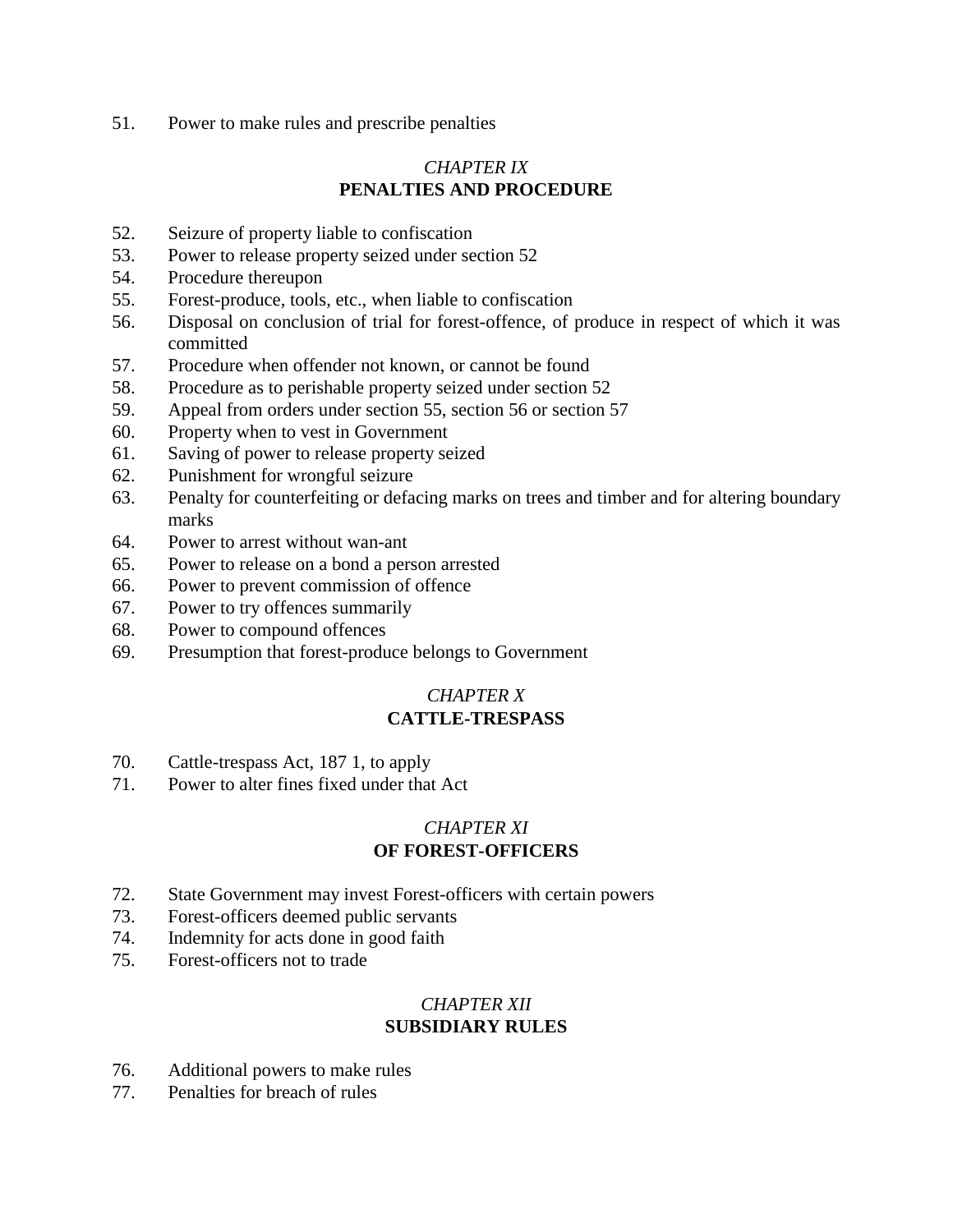## 78. Rules when to have force of law

# *CHAPTER XIII* **MISCELLANEOUS**

- 79. Persons bound to assist Forest-officers and Police-officers
- 80. Management of forests the joint property of Government and other persons
- 81. Failure to perform service for which a share in produce of Government forest is employed
- 82. Recovery of money due to Government
- 83. Lien on forest-produce for such money
- 84. Land required under this Act to be deemed to be needed for a public purpose under the Land Acquisition Act, 1894
- 85. Recovery of penalties due under bond
- 85A. Saving for rights of Central Government
- 86. [Repealed.]

# **THE INDIAN FOREST ACT, 1927**

## **(16 of 1927)**

[21st September, 1927]

*An Act to consolidate the law relating to forests, the transit of forest-produce and the duty leviable on timber and other forest-produce.*

Whereas it is expedient to consolidate the law relating to forests, the transit of forest produce and the duty leviable on timber and other forest-produce; It is hereby enacted a follows:

### CHAPTER I

### **PRELIMINARY**

**1. Short title and extent.**–(1) This Act may be called the Indian Forest Act, 1921

1 [(2) It extends to the whole of India except the territories which, immediately before the 1st November, 1956, were comprised in Part B States.

(3) It applies to the territories which, immediately before the 1st November, 1956, were comprised in the States of Bihar, Bombay, Coorg, Delhi, Madhya Pradesh, Orissa, Punj Uttar Pradesh and West Bengal; but the Government of any State may by notification in Official Gazette bring this Act into force<sup>2</sup> in the whole or any specified part of that State which this Act extends and where it is not in force.]

**2. Interpretation clause.**–In this Act, unless there is anything repugnant in the subject or context–

(1) "cattle" includes elephants, camels, buffaloes, horses, mares, geldings, ponies colts, fillies, mules, asses, pigs, rams, ewes, sheep, lambs, goats and kids;

(2) "Forest-officer" means, any person whom  $3 \times * *$ ] the State Government or any office empowered by <sup>3</sup> [\* \* \*] the State Government in this behalf, may appoint to carry out all any of the purposes of this Act or to do anything required by this Act or any rule m thereunder to be done by a Forest-officer;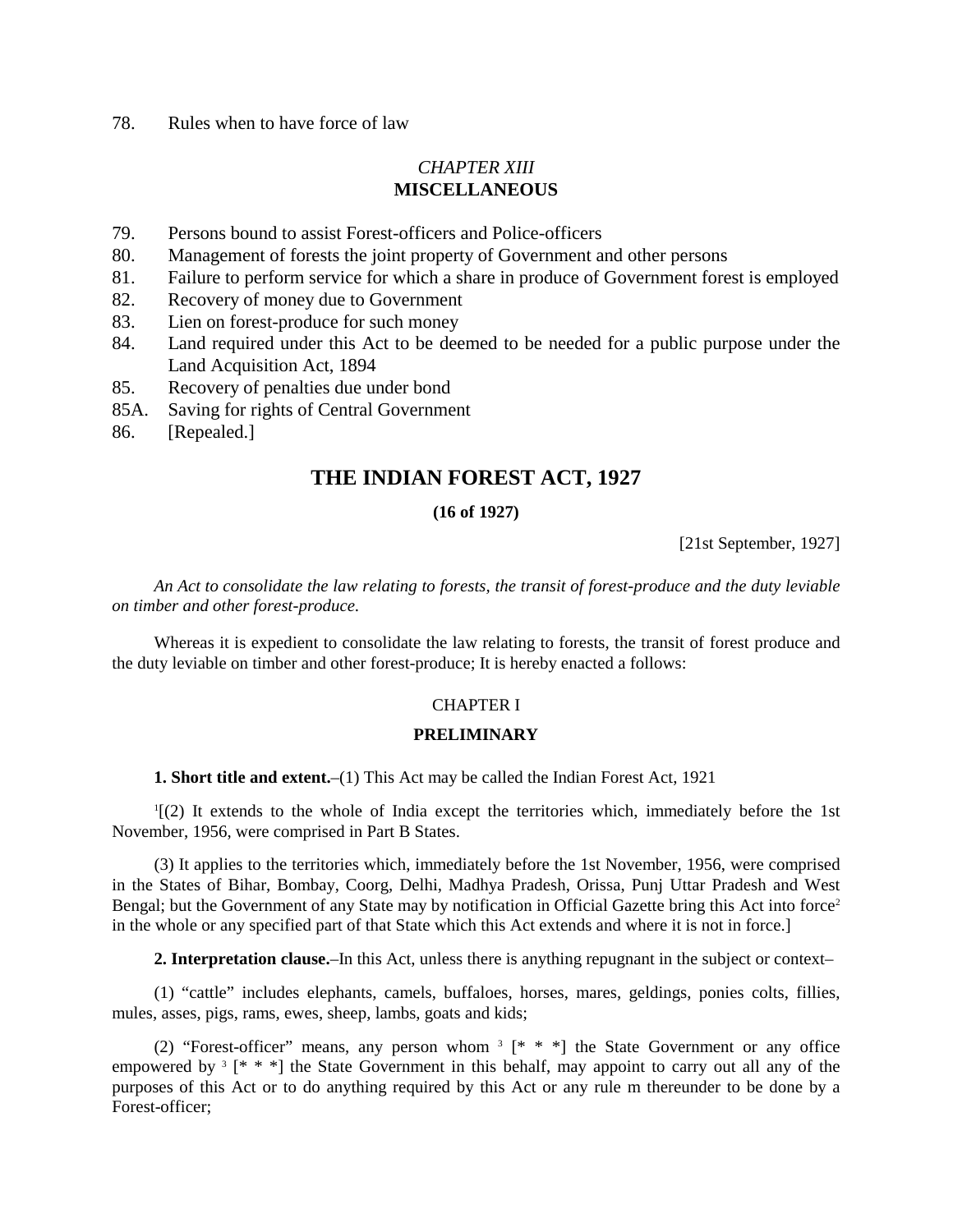- (3) "forest-offence" means an offence punishable under this Actor under any rule made thereunder;
- (4) "forest-produce" includes–
- (a) the following whether found in, or brought from, a forest or not, that is to say timber, charcoal, caoutchouc, catechu, wood-oil, resin, natural varnish, bark, lac, mahua flowers, mahua seeds,4 [kuth] and myrabolams, and
- (b) the following when found in, or brought from a forest, that is to say
- (i) trees and leaves, flowers and fruits, and all other parts or produce not herein before mentioned, of trees,
- (ii) plants not being trees (including grass, creepers, reeds and moss), and all parts or produce of such plants,
- (iii) wild animals and skins, tusks, horns, bones, silk, cocoons, honey and wax, and all other parts or produce of animals, and
- (iv) peat, surface soil, rock and minerals (including lime-stone, laterite, mineral oils, and all products of mines or quaries);

5 [(4A) "ownee" includes a Court of Wards in respect of property under the superintendence or charge of such Court;]

(5) "river" includes any stream, canal, creek or other channels, natural or artificial;

(6) "timber" includes trees, when they have fallen or have been felled, and all wood whether cut up or fashioned or hollowed out for any purpose or not; and

(7) "tree" includes palms, bamboos, skumps, brush-wood and canes.

## *CHAPTER II*

#### **OF RESERVED FORESTS**

**3. Power to reserve forests.–**The State Government may constitute any forest-land or waste-land which is the property of Government, or over which the Government has proprietary rights, or to the whole or any part of the forest-produce of which the Government is entitled, a reserved forest in the manner hereinafter provided.

**4. Notification by State Government.-**(1) Whenever it has been decided to constitute any land a reserved forest, the State Government shall issue a notification in the Official Gazette–

- (a) declaring that it has been decided to constitute such land a reserved forest;
- (b) specifying, as nearly as possible, the situation and limits of such land; and
- (c) appointing an officer (hereinafter called "the Forest Settlement-officer") to inquire into and determine the existence, nature and extent of any rights alleged to exist in favour of any person in or over any land comprised within such limits or in or over any forest-produce, and to deal with the same as provided in this Chapter.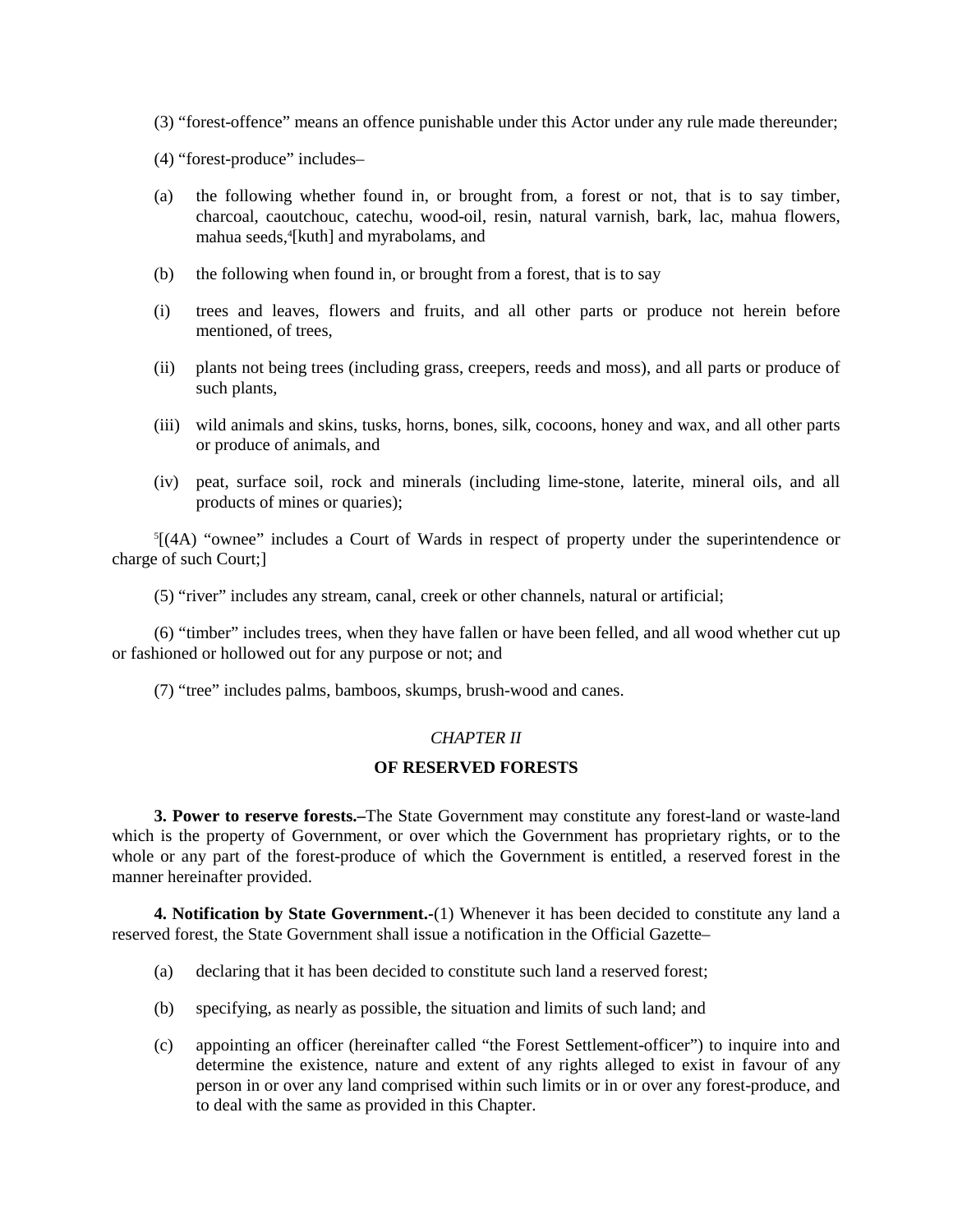Explanation.–For the purpose of clause (b), it shall be sufficient to describe the limits of the forest by roads, rivers, ridges or other well-known or readily intelligible boundaries.

(2) The officer appointed under clause (c) of sub-section (1) shall ordinarily be a person not holding any forest-office except that of Forest Settlement-officer.

(3) Nothing in this section shall prevent the State Government from appointing any number of officers not exceeding three, not more than one of whom shall be a person holding any forest-office except as aforesaid, to perform the duties of a Forest Settlement-officer under this Act.

**5. Bar of accrual of forest-rights.–**After the issue of a notification under section 4, no right shall be acquired in or over the land comprised in such notification, except by succession or under a grant or contract in writing made or entered into by or on behalf of the Government or some person in whom such right was vested when the notification was issued; and no fresh clearings for cultivation or for any other purpose shall be made in such land except in accordance with such rules as may be made by the State Government in this behalf.

**6. Proclamation by Forest Settlement-officer.–**When a notification has been issued under section 4, the Forest Settlement-officer shall publish in the local vernacular in every town and village in the neighbourhood of the land comprised therein, a proclamation

- (a) specifying, as nearly as possible, the situation and limits of the proposed forest;
- (b) explaining the consequences which, as hereinafter provided, will ensue on the reservation of such forest; and
- (c) fixing a period of not less than three months from the date of such proclamation, and requiring every person claiming any right mentioned in section 4 or section, 5 within such period either to present to the Forest Settlement-officer a written notice specifying or to appear before him and state, the nature of such right and the amount and particulars of the compensation (if any) claimed in respect thereof.

**7. Inquiry by Forest Settlement-officer.–**The Forest Settlement-officer shall take down in writing all statements made under section 6, and shall at some convenient place inquire into all claims duly preferred under that section, and the existence of any rights mentioned in section 4 or section 5 and not claimed under section 6 so far as the same may be ascertainable from the records of Government and the evidence of any persons likely to be acquainted with the same.

**8. Powers of Forest Settlement-officers.-**For the purpose of such inquiry, the Forest Settlement-officer may exercise the following powers, that is to say:

- (a) power to enter, by himself or any officer authorised by him for the purpose, upon any land, and to survey, demarcate and make a map of the same; and
- (b) the powers of a Civil Court in the trial of suits.

**9. Extinction of rights.-**Rights in respect of which no claim has been preferred under section 6, and of the existence of which no knowledge has been acquired by inquiry under section 7, shall be extinguished, unless before the notification under section 20 is published, the person claiming them satisfies the Forest Settlement-officer that he had sufficient cause for not prefer-ring such claim within the period fixed under section 6.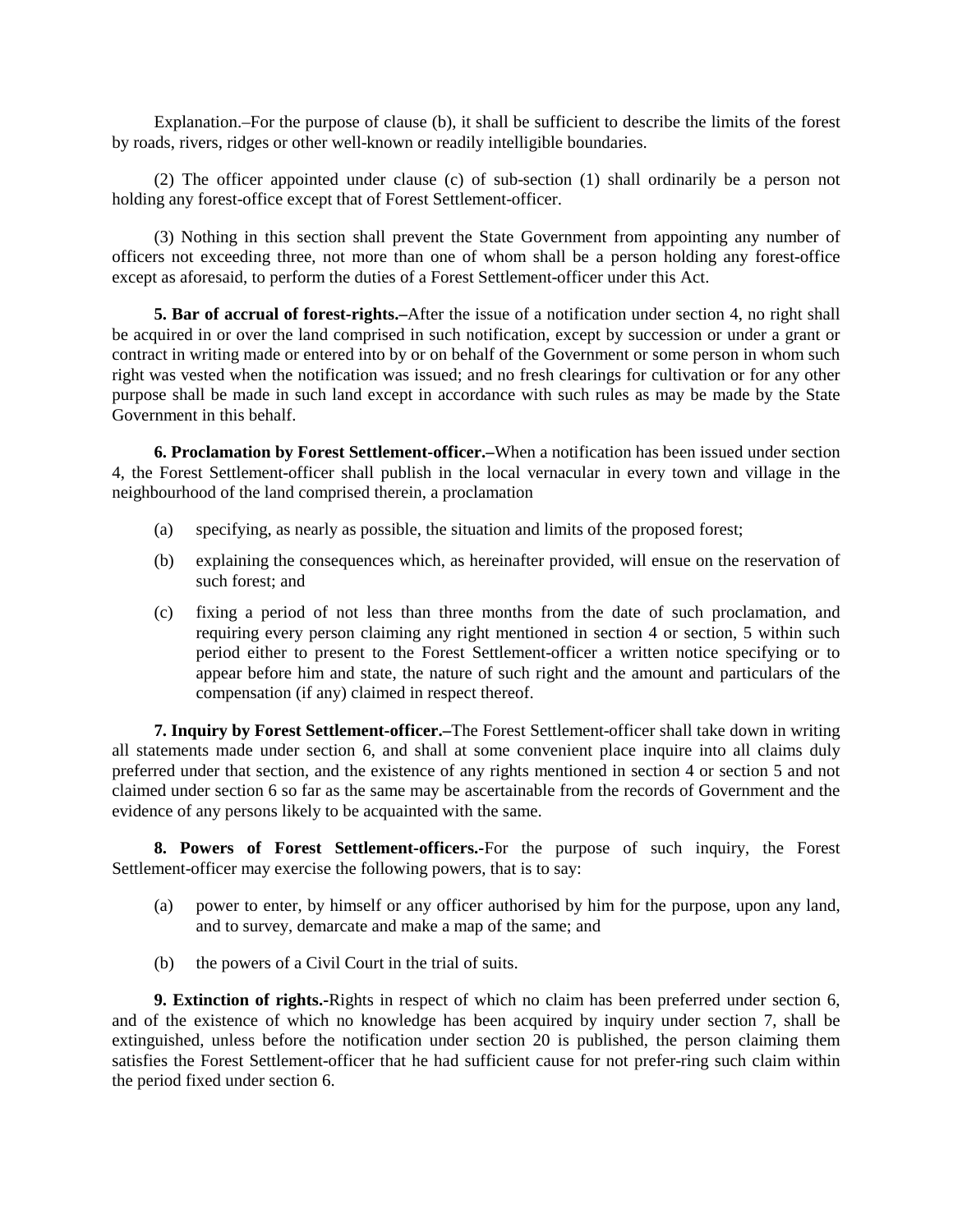**10. Treatment of claims relating to practice of shifting cultivation.—**(1) In the case of a claim relating to the practice of shifting cultivation, the Forest Settlement-officer shall record a statement setting forth the particulars of the claim and of any local rule or order under which the practice is allowed or regulated, and submit the statement to the State Government, together with his opinion as to whether the practice should be permitted or prohibited wholly or in part.

(2) On receipt of the statement and opinion, the State Government may make an order permitting or prohibiting the practice wholly or in part.

(3) If such practice is permitted wholly or in part, the Forest Settlement-officer may arrange for its exercise

- (a) by altering the limits of the land under settlement so as to exclude land of sufficient extent, of a suitable kind, and in a locality reasonably convenient for the purposes of the claimants, or
- (b) by causing certain portions of the land under settlement to be separately demarcated, and giving permission to the claimants to practise shifting cultivation therein under such conditions as he may prescribe.

(4) All arrangements made under sub-section (3) shall be subject to the previous sanction of the State Government.

(5) The practice of shifting cultivation shall in all cases be deemed a privilege subject to control, restriction and abolition by the State Government.

**11. Power to acquire land over which right is claimed.–**(1) In the case of a claim to a right in or over any land, other than a right of way or right of pasture, or a right to forest produce or a water-course, the Forest Settlement-officer shall pass an order admitting or rejecting the same in whole or in part.

(2) If such claim is admitted in whole or in part, the Forest Settlement-officer shall either

- (i) exclude such land- from the limits of the proposed forest; or
- (ii) come to an agreement with the owner thereof for the surrender of his rights; or
- (iii) proceed to acquire such land in the manner provided by the Land Acquisition Act, 1894 (1 of 1894).
- (3) For the purpose of so acquiring such land
- (a) the Forest Settlement-officer shall be deemed to be a Collector proceeding under the Land Acquisition Act, 1894 (1 of 1894);
- (b) the claimant shall be deemed to be a person interested and appearing before him in pursuance of a notice given under section *9* of that Act;
- (c) the provisions of the preceding sections of that Act shall be deemed to have been complied with; and
- (d) the Collector, with the consent of the claimant, or the Court, with the consent of both parties, may award compensation in land, or partly in land and partly in money.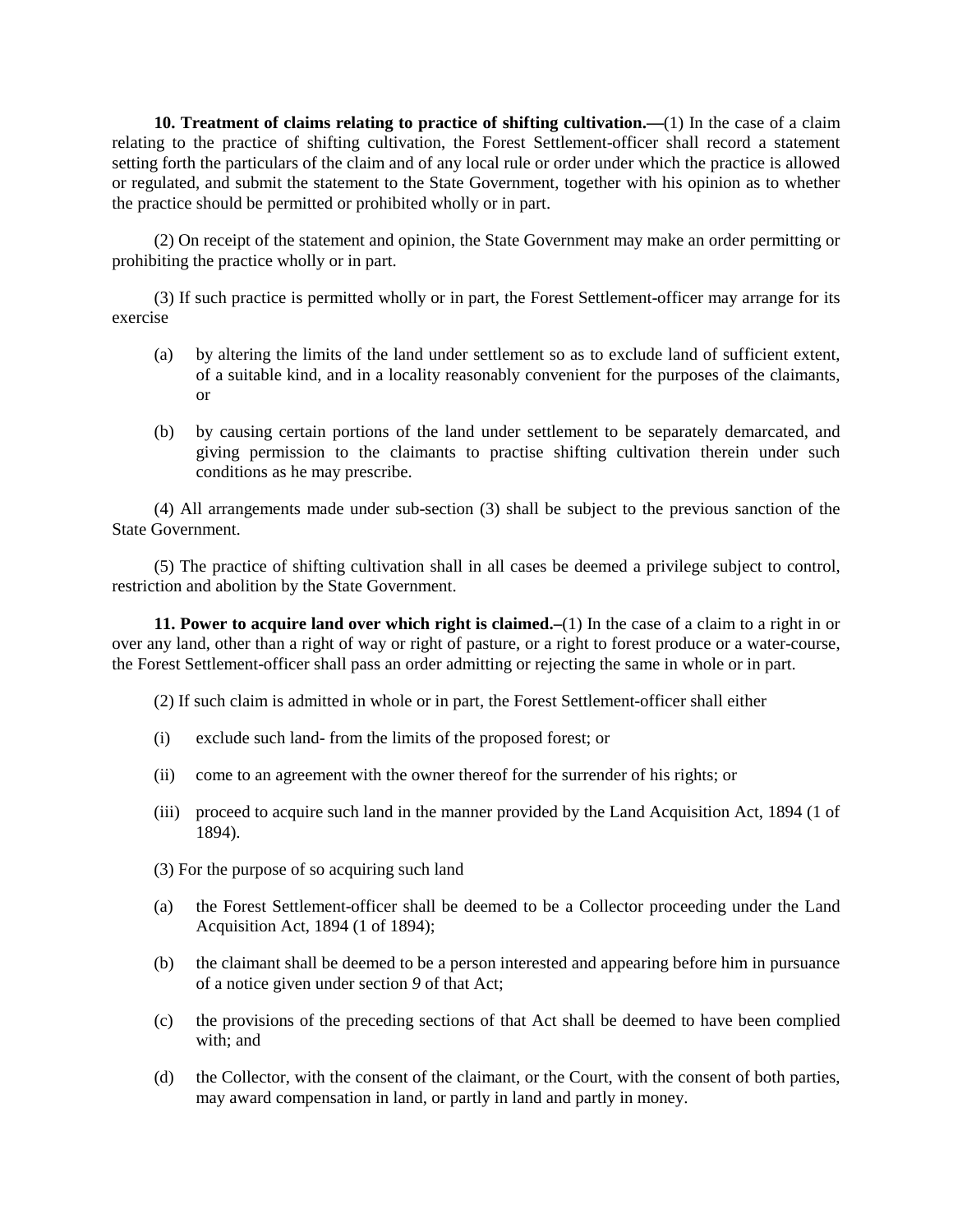**12. Order on claims to rights of pasture or to forest-produce.–**In the case of a claim to rights of pasture or to forest-produce, the Forest Settlement-officer shall pass an order admitting or rejecting the same in whole or in part.

**13. Record to be made by Forest Settlement-officer.**–The Forest Settlement officer, when passing any order under section 12, shall record, so far as may be practicable,–

- (a) the name, father's name, caste, residence and occupation of the person claiming the right; and
- (b) the designation, position and area of all fields or groups fields (if any), and the designation and position of all buildings (if any) in respect of which the exercise of such rights is claimed.

**14. Record where he admits claim.–**If the Forest Settlement-officer admits in whole or in part any claim under section 12, he shall also record the extent to which the claim is so admitted, specifying the number and description of the cattle which the claimant is from time to time entitled to graze in the forest, the season during which such pasture is permitted, the quantity of timber and other forest produce which he is from time to time authorised to take or receive, and such other particulars as the case may require. He shall also record whether the timber or other forest-produce obtained by the exercise of the rights claimed may be sold or bartered.

**15. Exercise of rights admitted.**-(1) After making such record the Forest Settlement officer shall, to the best of his ability, having due regard to the maintenance of the reserved forest in respect of which the claim is made, pass such orders as will ensure the continued exercise of the rights so admitted.

(2) For this purpose the Forest Settlement-officer may

- (a) set out some other forest-tract of sufficient extent, and in a locality reasonably convenient, for the purposes of such claimants, and record an order conferring upon them a right of pasture or to forest-produce (as the case may be) to the extent so admitted; or
- (b) so alter the limits of the proposed forest as to exclude forest-land of sufficient extent, and in a locality reasonably convenient, for the purposes of the claimants; or
- (c) record an order, continuing to such claimants a right of pasture or to forest-overpage produce, as the case may be, to the e tent so admitted, at such seasons, within such portions of the proposed forest, and under such rules, as may be made in this behalf by the State Government.

**16. Commutation of rights.–**In case the Forest Settlement-officer finds it impossible having due regard to the maintenance of the reserved forest, to make such settlement under section 15 as shall ensure the continued exercise of the said rights to the extent so admitted, he shall, subject to such rules as the State Government may make in this behalf, commute such rights, by the payment to such persons of a sum of money in lieu thereof, or by the grant of land, or in such other manner as he thinks fit.

**17. Appeal from order passed under section 11, section 12, section 15 or section 16.–**Any person who has made a claim under this Act, or any Forest-officer or other person generally or specially empowered by the State Government in this behalf, may, within three months from the date of the order passed on such claim by the Forest Settlement-officer under section 11, section 12, section 15 or section 16, present an appeal from such order to such officer of the Revenue Department of rank not lower than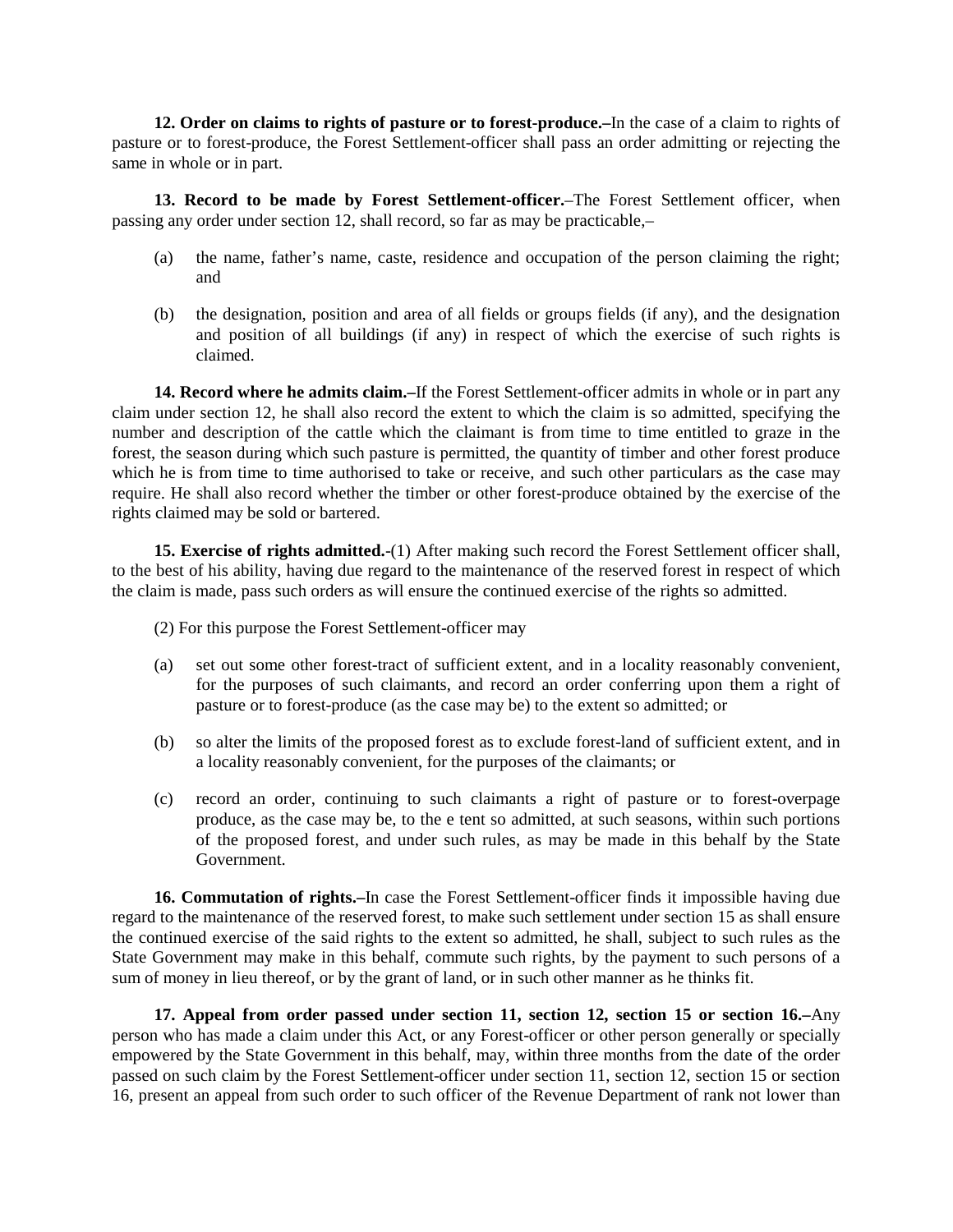that of a Collector, as the State Government may, by notification in the Official Gazette, appoint to hear appeals from such orders:

Provided that the State Government may establish a Court (hereinafter called the Forest Court) composed of three persons to be appointed by the State Government, and when the Forest Court has been so established, all such appeals shall be presented to it.

**18. Appeal under section 17.–**(1) Every appeal under section 17 shall be made by petition in writing, and may be delivered to the Forest Settlement-officer, who shall forward it without delay to the authority competent to hear the same.

(2) If the appeal be to an officer appointed under section 17, it shall be heard in the manner prescribed for the time being for the hearing of appeals in matters relating to land-revenue.

(3) If the appeal be to the Forest Court, the Court shall fix a day and a convenient place in the neighbourhood of the proposed forest for hearing the appeal, and shall give notice thereof to the parties, and shall hear such appeal accordingly.

(4) The order passed on the appeal by such officer or Court, or by the majority of the members of such Court, as the case may be, shall, subject only to revision by the State Government, be final.

**19. Pleaders.**–The State Government, or any person who has made a claim under this Act, may appoint any person to appear, plead and act on its or his behalf before the Forest Settlement-officer, or the appellate officer or Court, in the course of any inquiry or appeal under this Act.

**20. Notification declaring forest reserved.–**(1) When the following events have occurred, namely:–

- (a) the period fixed under section 6 for preferring claims have elapsed and all claims (if any) made under that section or section 9 have been disposed of by the Forest Settlement-officer;
- (b) if any such claims have been made, the period limited by section 17 for appealing from the orders passed on such claims has elapsed, and all appeals (if any) presented within such period have been disposed of by the appellate officer or Court; and
- (c) all lands (if any) to be included in the proposed forest, which the Forest Settlement-officer has, under section 11, elected to acquire under the Land Acquisition Act, 1894 (1 of 1894), have become vested in the Government under section 16 of that Act,

the State Government shall publish a notification in the Official Gazette, specifying definitely, according to boundary-marks erected or otherwise, the limits of the forest which is to be reserved, and declaring the same to be reserved from a date fixed by the notification.

(2) From the date so fixed such forest shall be deemed to be a reserved forest.

**21. Publication of translation of such notification in neighbourhood of forest.–**The Forest-officer shall, before the date fixed by such notification, cause a translation thereof into the local vernacular to be published in every town and village in the neighbourhood of the forest.

**22. Power to revise arrangement made under section 15 or section 18–**The State Government may, within five years from the publication of any notification under section 20, revise any arrangement made under section 15 or section 18, and may for this purpose rescind or modify any order made under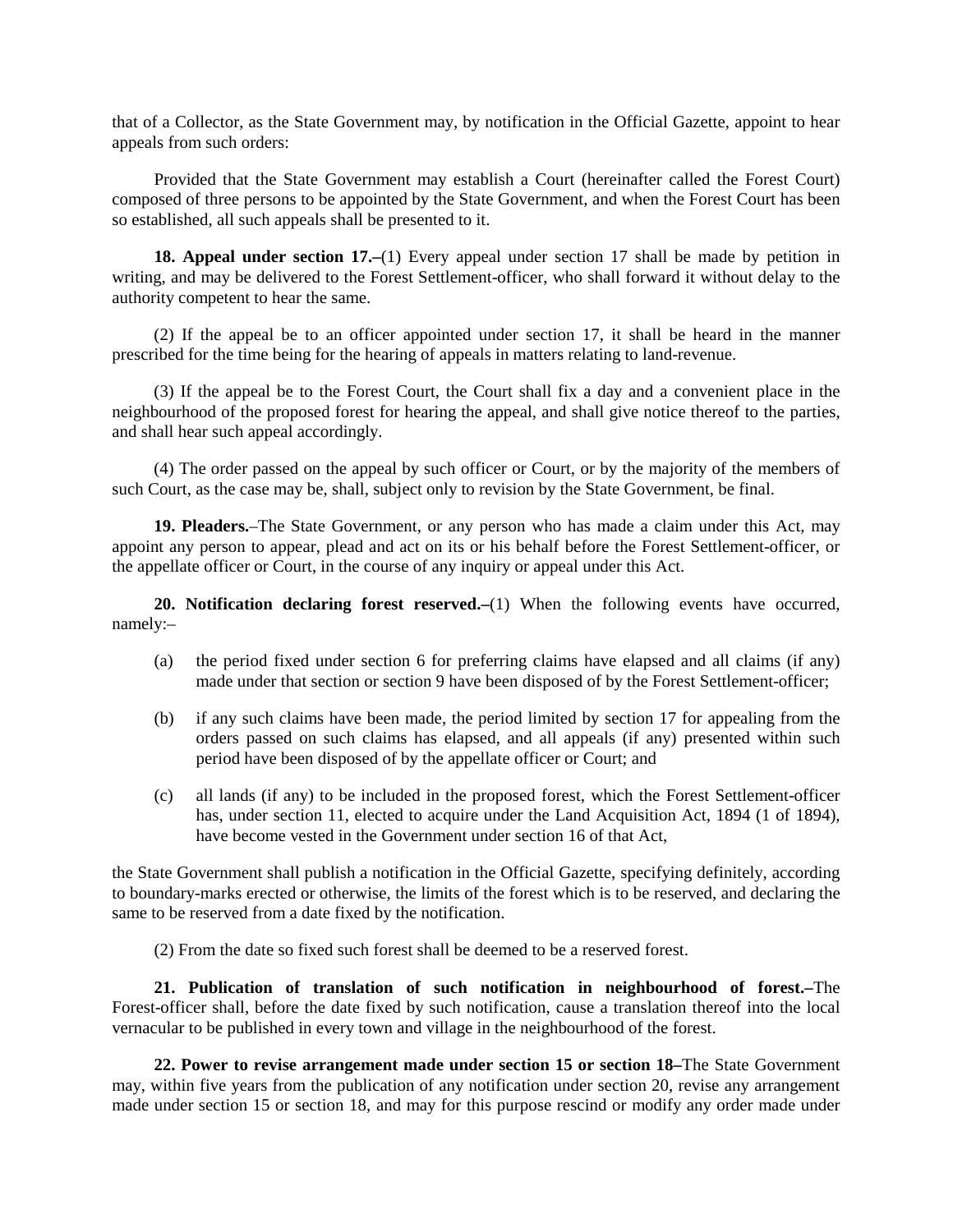section 15 or section 18, and direct that any one of the proceedings specified in section 15 be taken in lieu of any other of such proceedings, or that the rights admitted under section 12 be commuted under section 16

**23. No right acquired over reserved forest, except as here provided.–**No right of any description shall be acquired in or over a reserved forest except by succession or under a grant or contract in writing made by or on behalf of the Government or some person in whom such right was vested when the notification under section 20 was issued.

**24. Rights not to be alienated without sanction.–**(1) Notwithstanding anything contained in section 23, no right continued under clause (c) of sub-section (2) of section 15 shall be alienated by way of grant, sale, lease mortgage or otherwise, without the sanction of the State Government:

Provided that, when any such right is appendant to any land or house, it may be sold or otherwise alienated with such land or house.

(2) No timber or other forest-produce obtained in exercise of any such right shall be sold or bartered except to such extent as may have been admitted in the order recorded under section 14.

**25. Power to stop ways and water-courses in reserved forests.–**The Forest-officer may, with the previous sanction of the State Government or of any officer duly authorised by it in this behalf, stop any public or private way or water-course in a reserved forest, provided that a substitute for the way or water-course so stopped, which the State Government deems to be reasonably convenient, already exists, or has been provided or constructed by the Forest-officer in lieu thereof.

#### **26. Acts prohibited in such forests.–**(1) Any person who–

- (a) makes any fresh clearing prohibited by section 5, or
- (b) sets fire to a reserved forest, or, in contravention of any rules made by the State Government in this behalf, kindles any fire, or leaves any fire burning, in such manner as to endanger such a forest;

or who, in a reserved forest–

- (c) kindles, keeps or carries any fire except at such seasons as the Forest-officer may notify in this behalf,
- (d) trespasses or pastures cattle, or permits cattle to trespass;
- (e) causes any damage by negligence in felling any tree or cutting or dragging any timber;
- (f) fells, girdles, lops, or bums any tree or strips off the bark or leaves from, or otherwise damages, the same;
- (g) quarries stone, bums lime or charcoal, or collects, subjects to any manufacturing process, or removes, any forest-produce;
- (h) clears or breaks up any land for cultivation or any other purpose;
- (i) in contravention of any rules made in this behalf by the State Government hunts, shoots, fishes, poisons water or sets traps or snares; or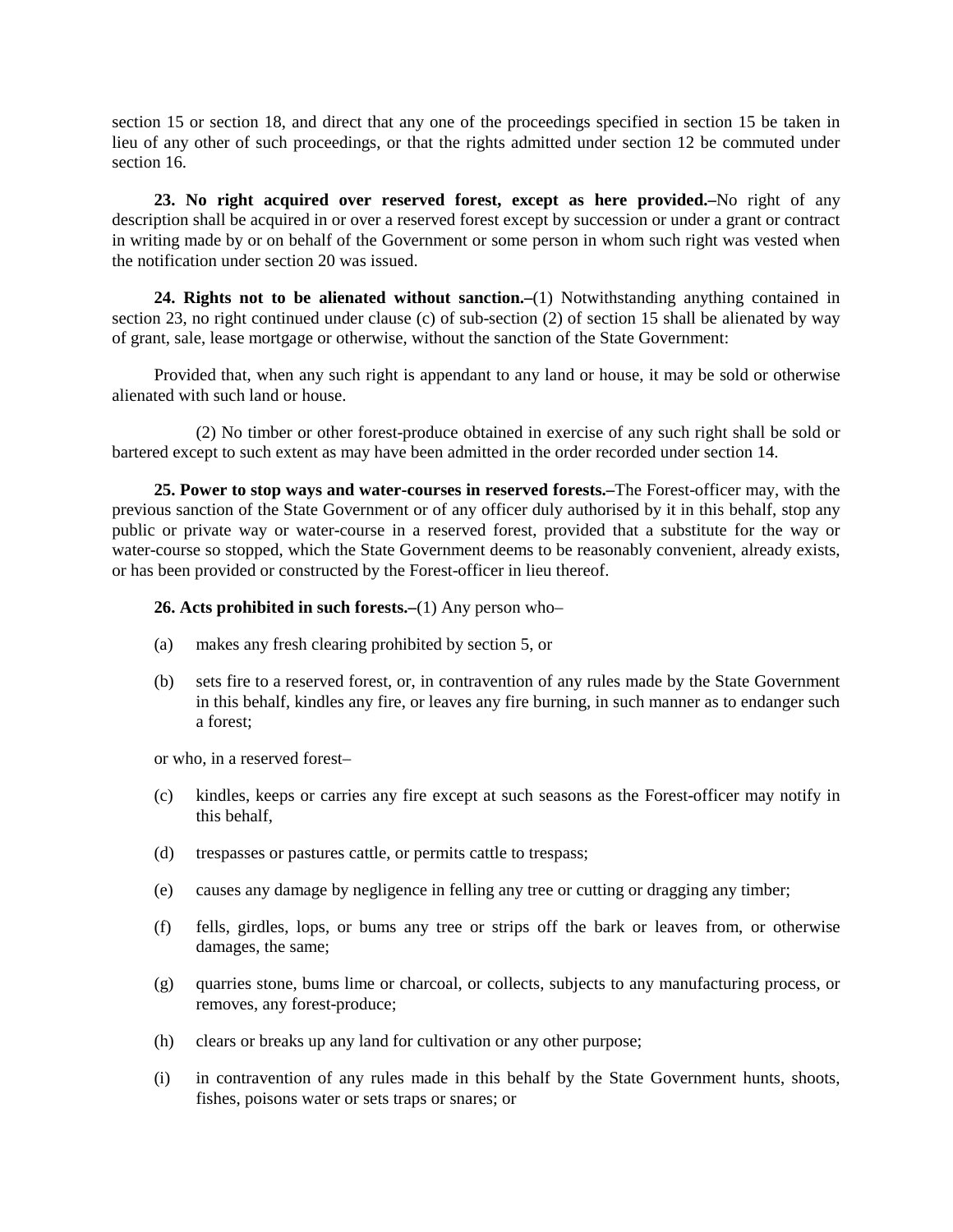(j) in any area in which the Elephants' Preservation Act, 1879 (6 of 1879), is not in force, kills or catches elephants in contravention of any rules so made,

shall be punishable with imprisonment for a term which may extend to six months, or with fine which may extend to five hundred rupees, or with both, in addition to such compensation for damage done to the forest as the convicting Court may direct to be paid.

(2) Nothing in this section shall be deemed to prohibit

- (a) any act done by permission in writing of the Forest-officer, or under any rule made by the state Government; or
- (b) the exercise of any right continued under clause (c) of sub-section (2) of section 15, or created by grant or contract in writing made by or on behalf of the Government under section 23.

(3) Whenever fire is caused wilfully or by gross negligence in a reserved forest, the State Government may (notwithstanding that any penalty has been inflicted under this section) direct that in such forest or any portion there of the exercise of all rights of pasture or to forest produce shall be suspended for such period as it thinks fit.

**27. Power to declare forest no longer reserved.** (1) The State Government may, <sup>6</sup><sup>\*</sup> \* <sup>\*</sup> by notification in the Official Gazette, direct that, from a date fixed by such notification, any forest or any portion thereof reserved under the Act shall cease to be a reserved forest.

(2) From the date so fixed, such forest or portion shall cease to be reserved; but the rights (if any) which have been extinguished therein shall not revive in consequence of such cessation.

#### *CHAPTER III*

## **OF VILLAGE-FORESTS**

**28. Formation of village-forests.**-(1) The State Government may assign to any village-community the rights of Government to or over any land which has been constituted a reserved forest, and may cancel such assignment. All forests so assigned shall be called village-forests.

(2) The State Government may make rules for regulating the management of village forests, prescribing the conditions under which the community to which any such assignment is made may be provided with timber or other forest-produce or pasture, and their duties for the protection and improvement of such forest.

(3) All the provisions of this Act relating to reserved forests shall (so far as they are not inconsistent with the rules so made) apply to village-forests.

## *CHAPTER IV*

#### **OF PROTECTED FORESTS**

**29. Protected forests.**–(1) The State Government may, by notification in the Official Gazette, declare the provisions of this Chapter applicable to any forest-land or waste-land which,, is not included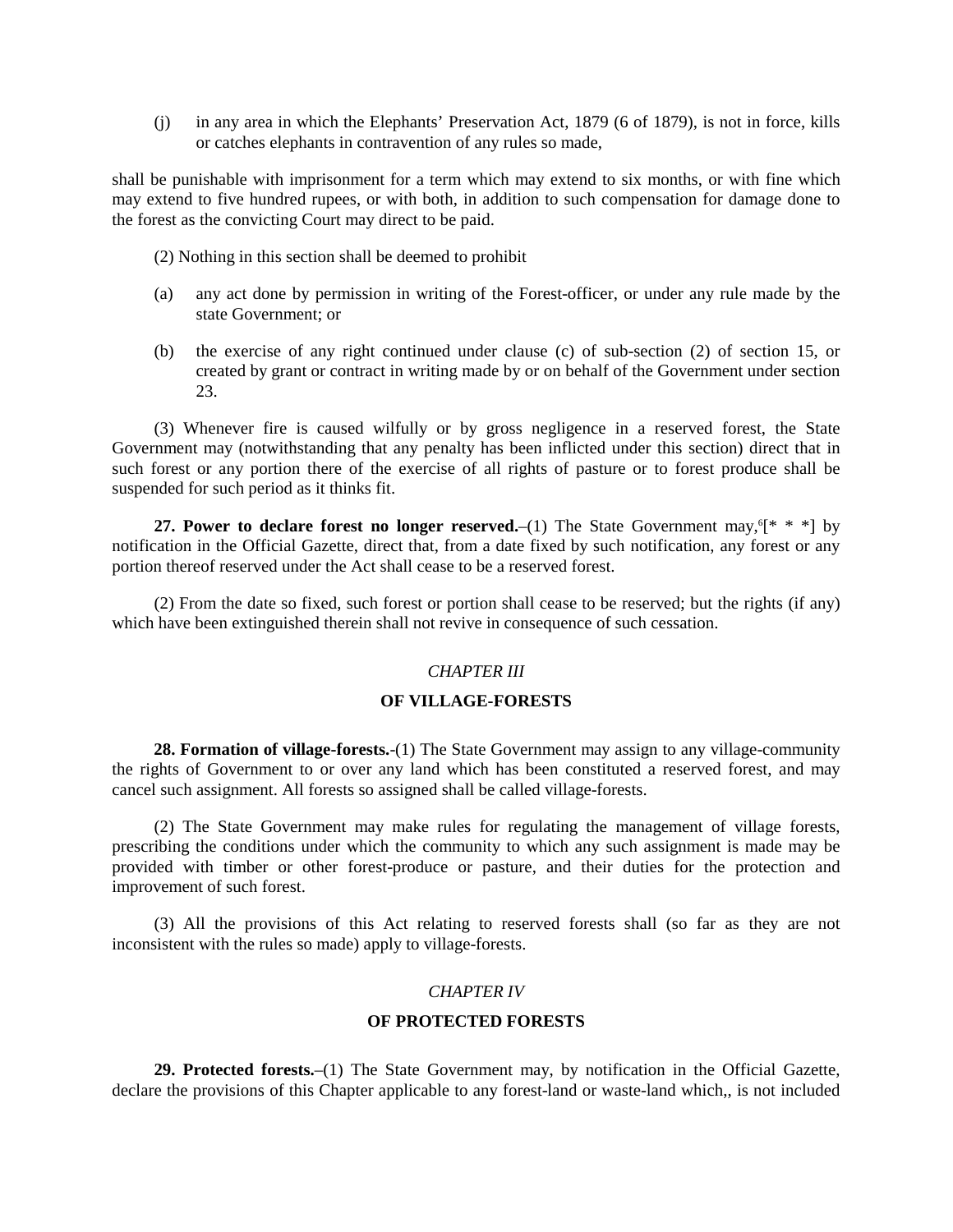in a reserved forest but which is the property of Government, or over which the Government has proprietary rights, or to the whole or any part of the forest produce of which the Government is entitled.

(2) The forest-land and waste-lands comprised in any such notification shall be called a "protected forest".

(3) No such notification shall be made unless the nature and extent of the rights of Government and of private persons in or over the forest-land or waste-land comprised therein have been inquired into and recorded at a survey or settlement, or in such other manner as the State Government thinks sufficient. Every such record shall be presumed to be correct until the contrary is proved:

Provided that, if, in the case of any forest-land or waste land, the State Government thinks that such inquiry and record are necessary, but that they will occupy such length of time as in the meantime to endanger the rights of Government, the State Government may, pending such inquiry and record, declare such land to be a protected forest, but so as not to abridge or affect any existing rights of individuals or communities.

**30. Power to issue notification reserving trees, etc.–**The State Government may, by notification in the Official Gazette,

- (a) declare any trees or class of trees in a protected forest to be reserved from a date fixed by, the notification;
- (b) declare that any portion of such forest specified in the notification shall be closed for such term, rot exceeding thirty years, as the State Government thinks fit, and that the rights of private persons, if any, over such portion shall be suspended during such terms, provided that the remainder of such forest be sufficient, and in a locality reasonably convenient, for the due exercise of the right suspended in the portion so closed; or
- (c) prohibit, from a date fixed as aforesaid, the quarrying of stone, or the burning of lime or charcoal, or the collection or subjection to any manufacturing process, or removal of, any forest-produce in any such forest, and the breaking up or clearing for cultivation, for building, for herding cattle or for any other purpose, of any land in any such forest.

**31. Publication of translation of such notification in neighbourhood.–**The Collector shall cause a translation into the local vernacular of every notification issued under section 30 to be affixed in a conspicuous place in every town and village in the neighbourhood of the forest comprised in the notification.

**32. Power to make rules for protected forests.–**The State Government may make rules to regulate the following matters, namely:

- (a) the cutting, sawing, conversion and removal of trees and timber, and the collection, manufacture and removal of forest-produce, from protected forests;
- (b) the granting of licences to the inhabitants of towns and villages in the vicinity of protected forests to take trees, timber or other forest-produce for their own use, and the production and return of such licences by such persons;
- (c) the granting of licences to persons felling or removing trees or timber or other forest-produce from such forests for the purposes of trade, and the production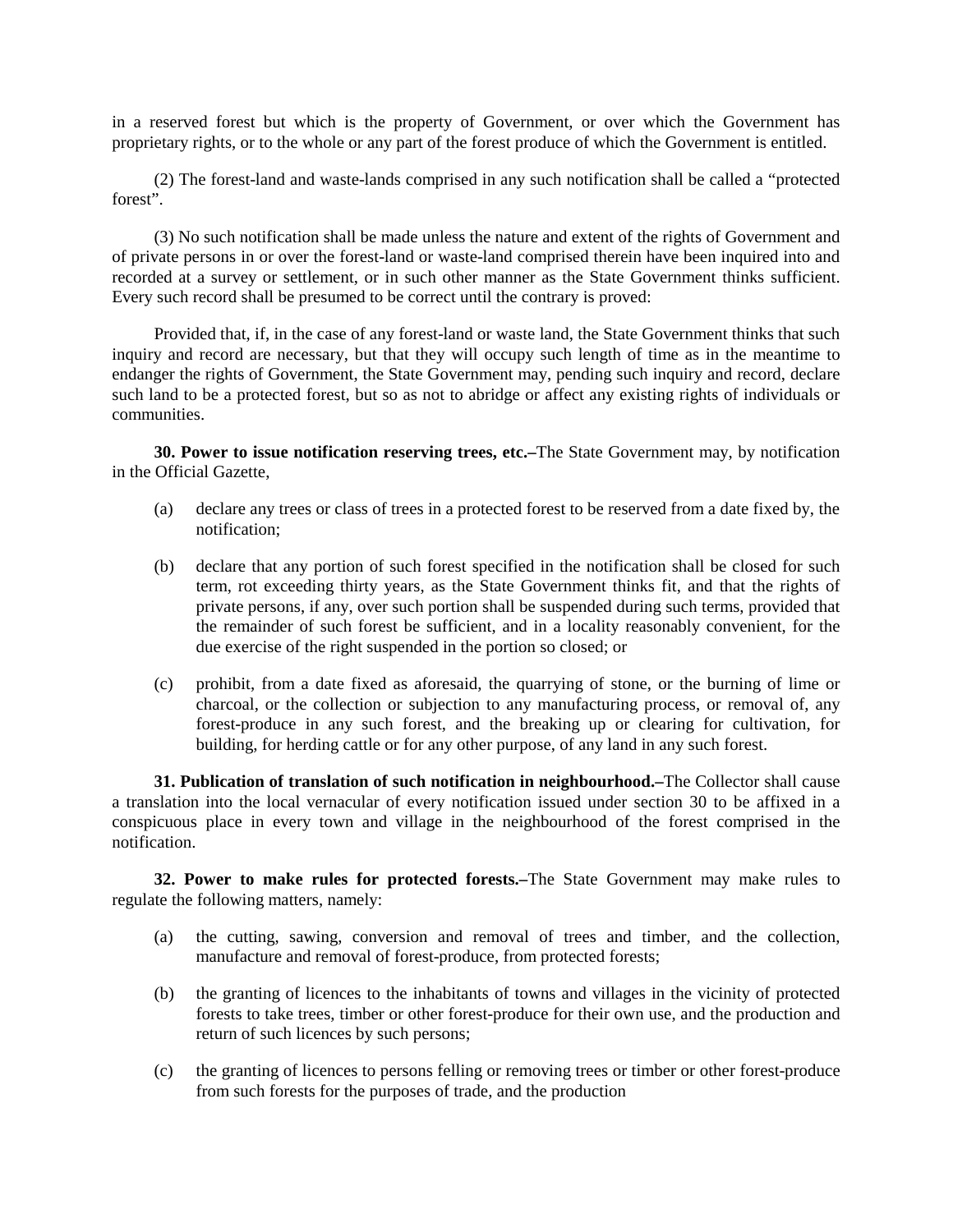- d) the payments, if any, to be made by the persons mentioned in clauses (b) and (c) for permission to cut such trees, or to collect and remove such timber or other forest-produce;
- (e) the other payments, if any, to be made by them in respect of such trees, timber and produce, and the places where such payment shall be made;
- (f) the examination of forest-produce passing out of such forests;
- (g) the clearing and breaking up of land for cultivation or other purposes in such forests;
- (h) the protection from fire of timber lying in such forests and of trees reserved under section 30;
- (i) the cutting of grass and pasturing of cattle in such forests;
- (j) hunting, shooting, fishing, poisoning water and setting traps or snares in such forests and the killing or catching of elephants in such forests in areas in which the Elephants' Preservation Act, 1879 (6 of 1879), is not in force;
- (k) the protection and management of any portion of a forest closed under section 30; and
- (l) the exercise of rights referred to in section 29.

**33. Penalties for acts in contravention of notification under section 30 or of rules under section 32.--**(1) Any person who commits any of the following offences, namely:-

- (a) fells, girdles, lops, taps or bums any tree reserved under section 30, or strips off the bark or leaves from, or otherwise damages, any such tree;
- (b) contrary to any prohibition under section 30, quarries any stone, or bums any lime or charcoal or collects, subjects to any manufacturing process, or removes any forest-produce;
- (c) contrary to any prohibition under section 30, breaks up or clears for cultivation or any other purpose any land in any protected forest;
- (d) sets fire to such forest, or kindles a fire without taking all reasonable precautions to prevent its spreading to any tree reserved under section 30, whether standing fallen or felled, or to say closed portion of such forest;
- (e) leaves burning any fire kindled by him in the vicinity of any such tree or closed portion;
- (f) fells any tree or drags any timber so as to damage any tree reserved as aforesaid;
- (g) permits cattle to damage any such tree;
- (h) infringes any rule made under section 32,

shall be punishable with imprisonment for a term which may extend to six months, or with fine which may extend to five hundred rupees, or with both.

(2) Whenever fire is caused wilfully or by gross negligence in a protected forest, the State Government may, notwithstanding that any penalty has been inflicted under this section, direct that in such forest or any portion thereof the exercise of any right of pasture or to forest-produce shall be suspended for such period as it thinks fit.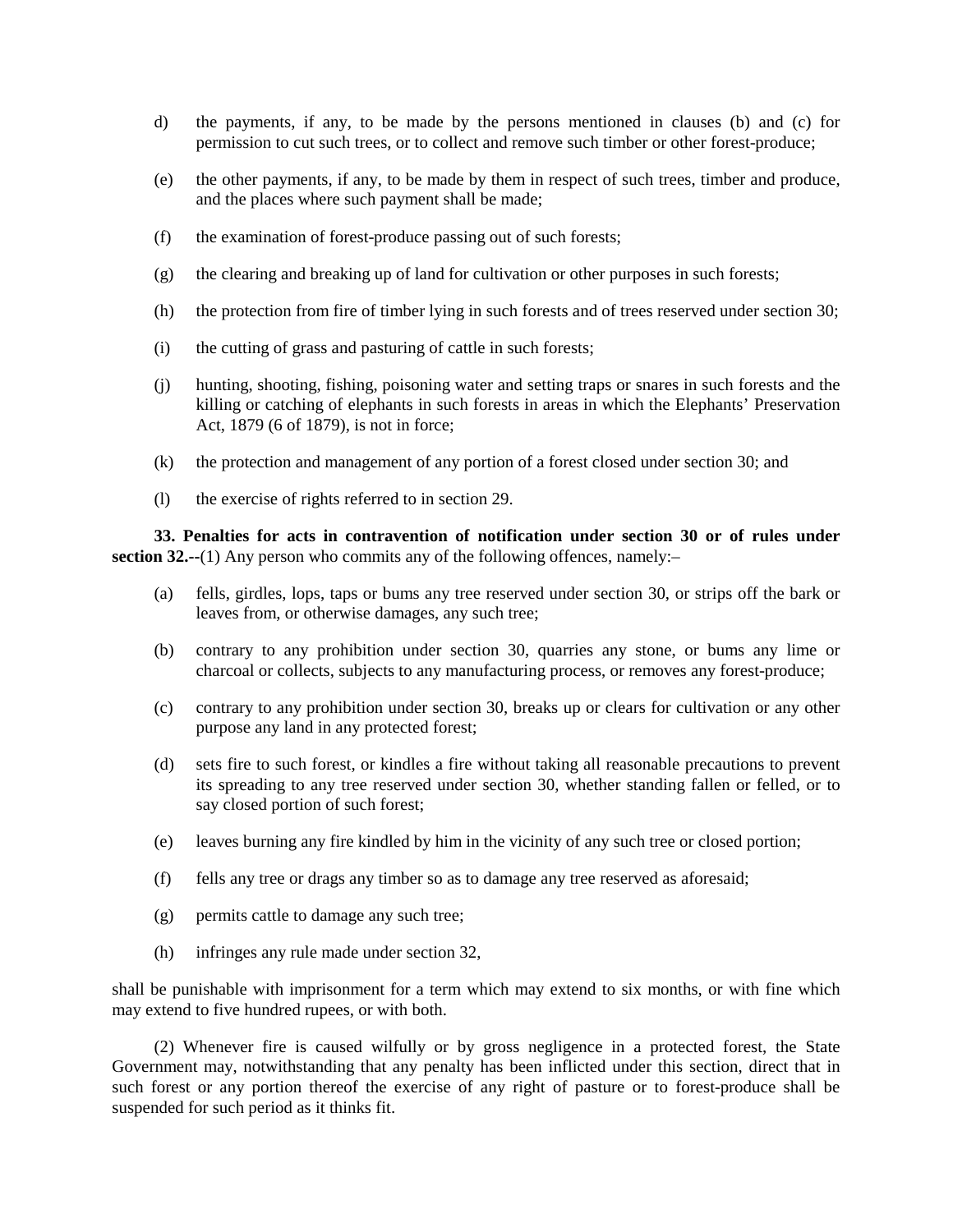**34. Nothing in this Chapter to prohibit acts done in certain cases.**–Nothing in this Chapter shall be deemed to prohibit any act done with the permission in writing of the Forest-officer, or in accordance with rules made under section 32, or, except as regards any portion of a forest closed under section 30, or as regards any rights the exercise of which has been suspended under section 33, in the exercise of any right recorded under section 29.

## *CHAPTER V*

# **OF THE CONTROL OVER FORESTS AND LANDS NOT BEING THE PROPERTY OF GOVERNMENT**

**35. Protection of forests for special purposes.**-(1) The State Government may, by notification in the Official Gazette, regulate or prohibit in any forest or waste-land

- (a) the breaking up or clearing of land for cultivation;
- (b) the pasturing of cattle; or
- (c) the firing or clearing of the vegetation;

when such regulation or prohibition appears necessary for any of the following purposes:-

- (i) for protection against storms, winds, rolling stones, floods and avalanches;
- (ii) for the preservation of the soil on the ridges and slopes and in the valleys of hilly tracts, the prevention of land slips or of the formation of ravines, and torrents, or the protection of land against erosion, or the deposit thereon of sand, stones or gravel;
- (iii) for the maintenance of a water-supply in springs, rivers and tanks;
- (iv) for the protection of roads, bridges, railways and other lines of communication;
- (v) for the preservation of the public health.

(2) The State Government may, for any such purpose, construct at its own expense, in or upon any forest or waste-land, such work as it thinks fit.

(3) No notification shall be made under sub-'section (1) nor shall any work be begun under sub-section (2), until after the issue of a notice to the owner of such forest or land calling on him to show cause, within a reasonable period to be specified in such notice, why such notification should not be made or work constructed, as the case may be, and until his objections, if any, and any evidence he may produce in support of the same, have been heard by an officer duly appointed in that behalf and have been considered by the State Government.

**36. Power to assume management of forests.–**(1) In case of neglect of, or wilful disobedience to, any regulation or prohibition under section 35, or if the purposes of any work to be-constructed under that section so require, the State Government may, after notice in writing to the owner of such forest or land and after considering his objections, if any, place the same under the control of a Forest-officer, and may declare that all or any of the provisions of this Act relating to reserved forests shall apply to such forest or land.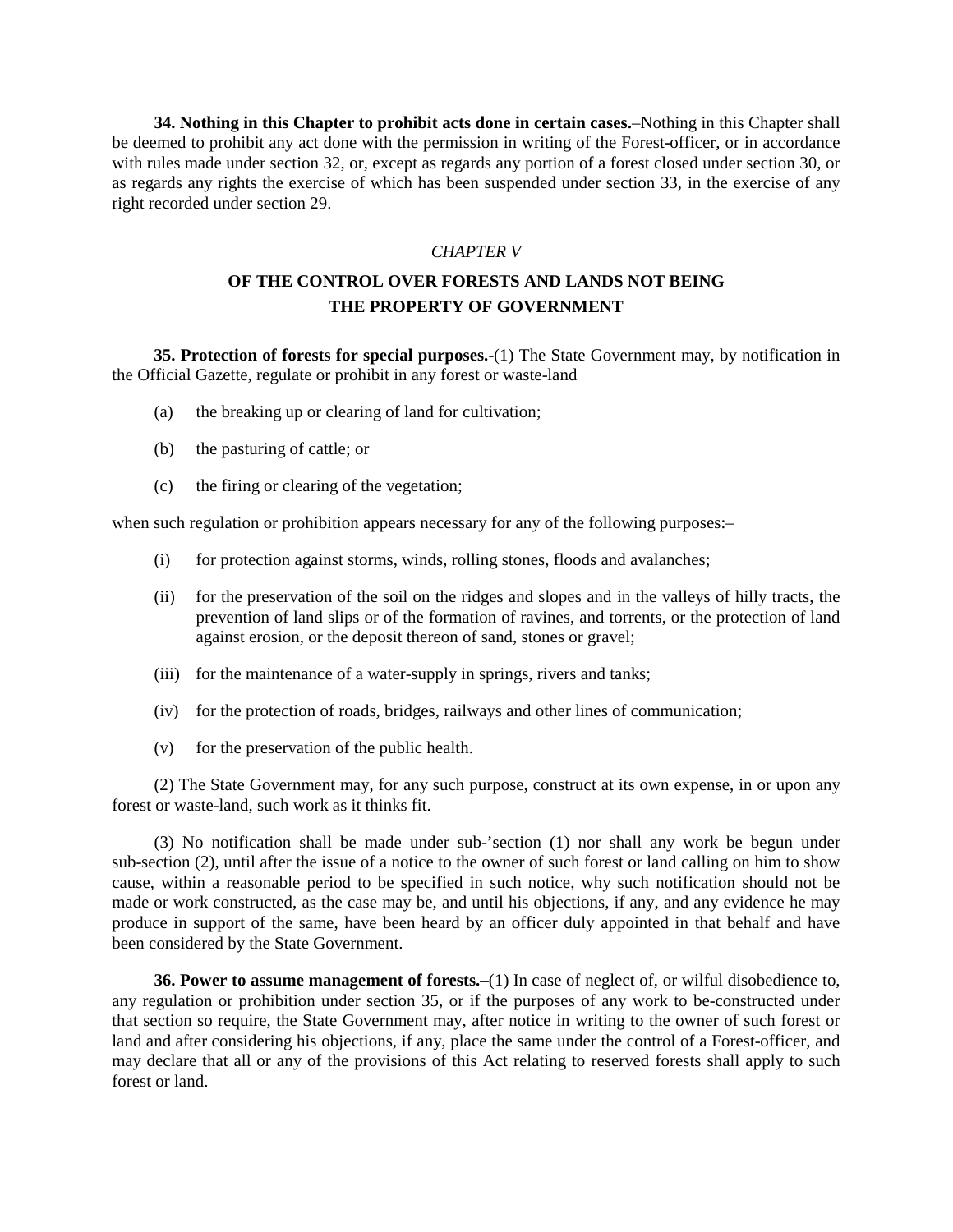(2) The net profits, if any, arising from the management of such forest or land shall be paid to the said owner.

**37. Expropriation of forests in certain cases.–**(1) In any case under this Chapter in which the State Government considers that, in lieu of placing the forest or land under the control of a Forest-Officer, the same should be acquired for public purposes, the State 3overnment may proceed to acquire it in the manner provided by the Land Acquisition Act, 1894 (1 of 1894).

(2) The owner of any forest or land comprised in any notification under section 35 may, t any time not less than three or more than twelve years from the date thereof, require that such forest or land shall be acquired for public purposes, and the State Government shall require such forest or land accordingly.

**38. Protection of forests at request of owners.**—(1) The owner of any land or, if there more than one owner thereof, the owners of shares therein amounting in the aggregate at least two-thirds thereof may, with a view to the formation or conservation of forests thereon, represent in writing to the Collector their desire

- (a) that such land be managed on their behalf by the Forest-officer as a reserved or a protected forest on such terms as may be mutually agreed upon; or
- (b) that all or any of the provisions of this Act be applied to such land.

(2) In either case,-the State Government may, by notification in the Official Gazette, apply to such land such provisions of this Act as it thinks suitable to the circumstances thereof and as may be desired by the applicants.

#### *CHAPTER V1*

### **OF THE DUTY ON TIMBER AND OTHER FOREST-PRODUCE**

**39. Power to impose duty on timber and other forest-produce.—(1) The <sup>7</sup>[Central Government]** may levy a duty in such manner, at such places and at such rates as it may declare by notification in the Official Gazette on all timber or other forest-produce

- (a) which is produced in 8 [the territories to which this Act extends], and in respect of which the Government has any right;
- (b) which is brought from any place outside <sup>8</sup>[the territories to which this Act extends].
- 9 [\* \* \*]

(2) In every case in which such duty is directed to be levied ad valorem the 7 [Central Government] may fix by like notification the value on which such duty shall be assessed.

(3) All duties on timber or other forest-produce which, at the time when this Act comes into force in any territory, are levied therein under the authority of the State Government, shall be deemed to be and to have been duty levied under the provisions of this Act.

 $10$ [(4) Notwithstanding anything in this section, the State Government may, until provision to the contrary is made by 11[Parliament], continue to levy any duty which it was lawfully levying before the commencement<sup>12</sup> of  $13$ [the Constitution], under this section as then in force: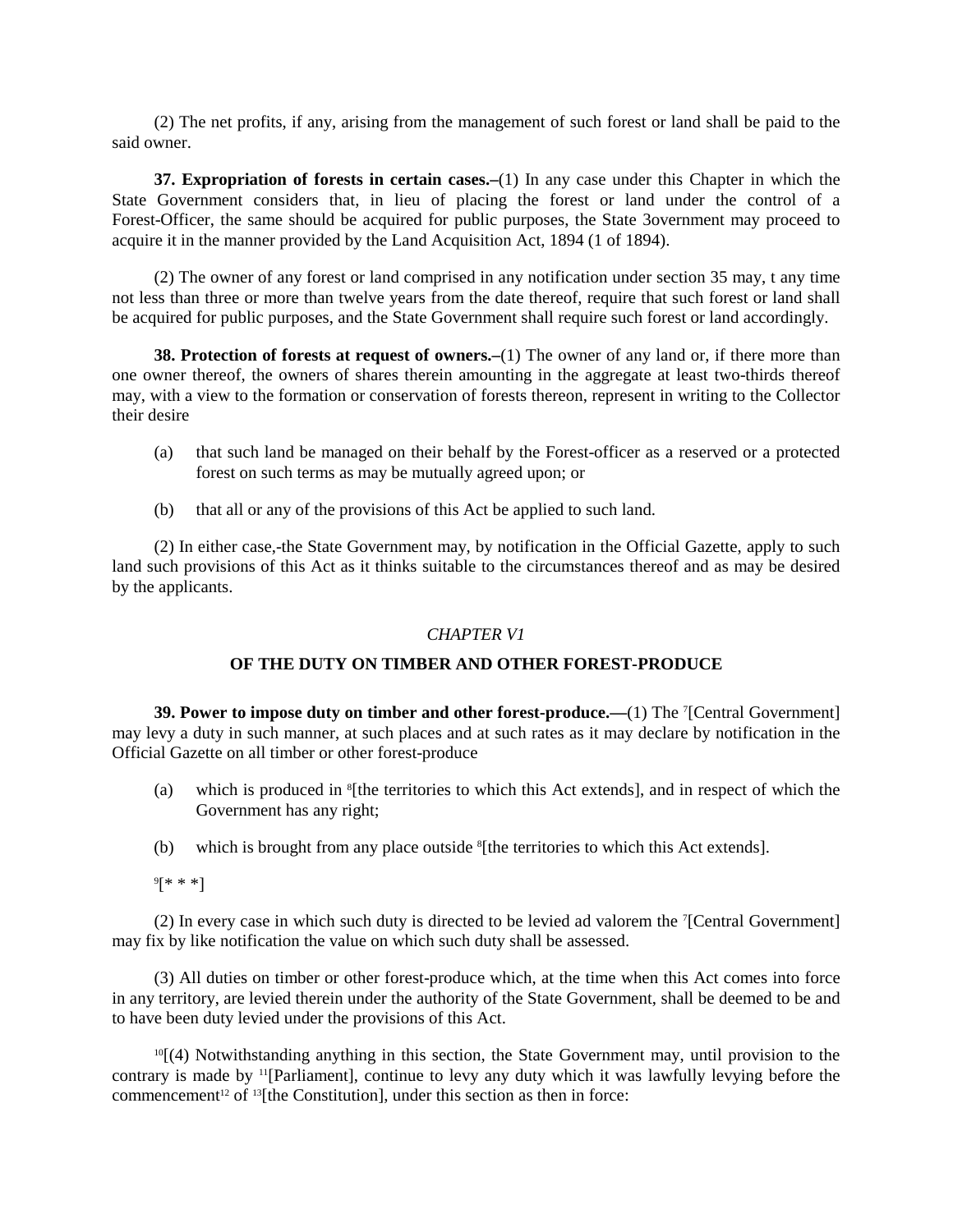Provided that nothing in this sub-section authorises the levy of any duty which as between timber or other forest-produce of the State and similar produce of the locality outside the State, discriminates in favour of the former, or which, in the case of timber or other forest-produce of localities outside the State, discriminates between timber or other forest-produce of one locality and similar timber or other forest-produce of another locality.]

**40. Limit not to apply to purchase-money or royalty.-**Nothing in this Chapter shall be deemed to limit the amount, if any, chargeable as purchase-money or royalty on any timber or other forest-produce, although the same is levied on such timber or produce while in transit, in the same manner as duty is levied.

### *CHAPTER VII*

### **OF THE CONTROL OF TIMBER AND OTHER FOREST-PRODUCE IN TRANSIT**

**41. Power to make rules to regulate transit of forest produce.--**(1) The control of all rivers and their banks as regards the floating of timber, as well as the control of all timber and other forest-produce in transit by land or water, is vested in the State Government, and it may make rules to regulate the transit of all timber and other forest-produce.

- (2) In particular and without prejudice to the generality of the foregoing power such rules may
- (a) prescribe the routes by which alone timber or other forest-produce may be imported, exported or moved into, from or within <sup>14</sup>[the State];
- (b) prohibit the import or export or moving of such timber or other produce without a pass from an officer duly authorised to issue the same, or otherwise than in accordance with the conditions of such pass;
- (c) provide for the issue, production and return of such passes and for the payment of fees therefor;
- (d) provide for the stoppage, reporting, examination and marking of timber or other forest-produce in transit, in respect of which there is reason to believe that any money is payable to the Government on account of the price thereof, or on account of any duty, fee, royalty or charge due thereon, or, to which it is desirable for the purposes of this Act to affix a mark;
- (e) provide for the establishment and regulation of depots to which such timber or other produce shall be taken by those in charge of it for examination, or for the payment of such money, or in order that such marks may be affixed to it, and the conditions under which such timber or other produce shall be brought to, stored at and removed from such depots;
- (f) prohibit the closing up or obstructing of the channel or banks of any river used for the transit of timber or other forest-produce, and the throwing of grass, brushwood, branches or leaves into any such river or any act which may cause such river to be closed or obstructed;
- (g) provide for the prevention or removal of any obstruction of the channel or banks of any such river, and for recovering the cost of such prevention or removal from the person whose acts or negligence necessitated the same;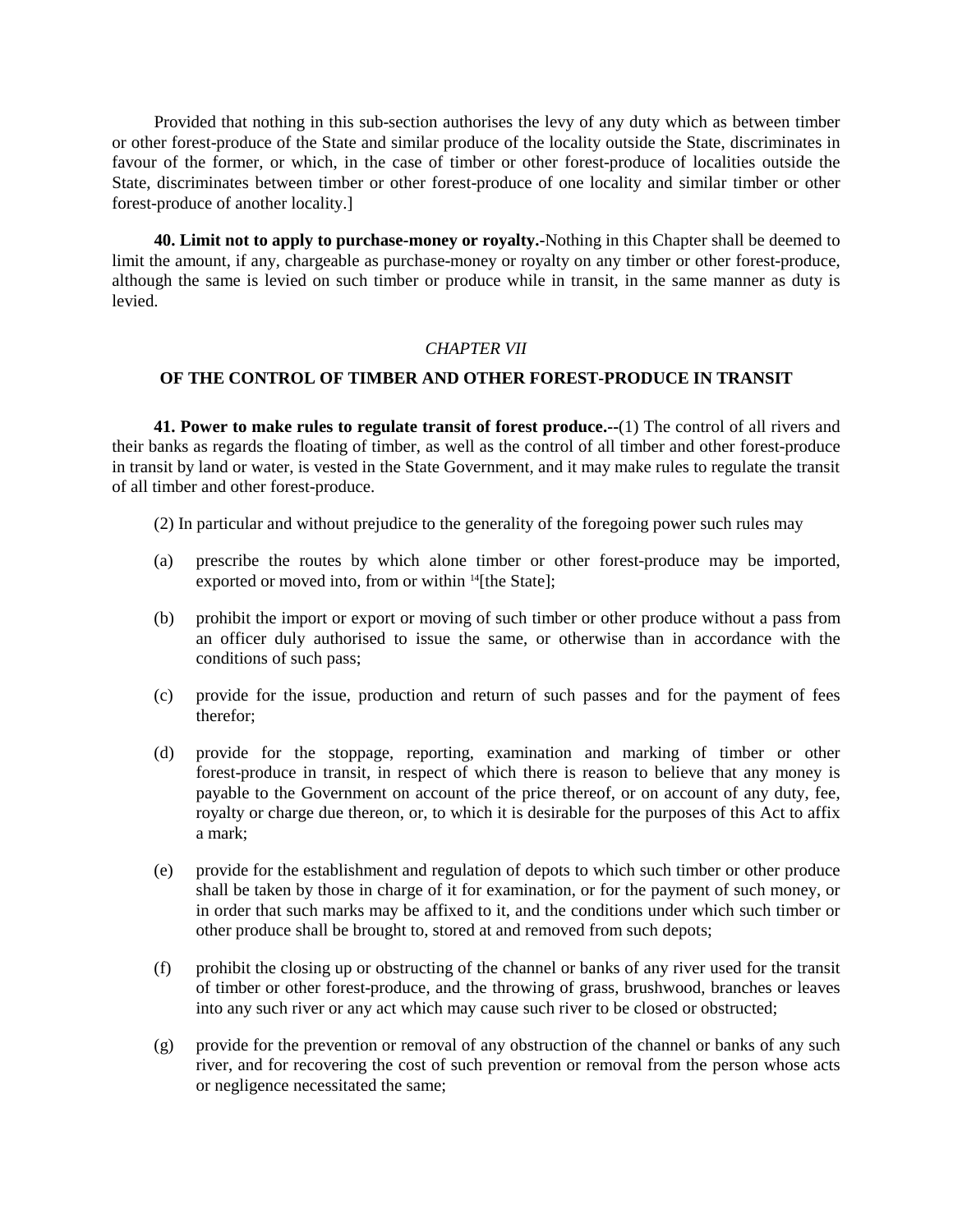- (h) prohibit absolutely or subject to conditions, within specified local limits, the establishment of sawpits, the converting, cutting, burning, concealing or making of timber, the altering or effacing of any marks on the same, or the possession or carrying of marking hammers or other implements used for marking timber;
- (i) regulate the use of property marks for timber, and the registration of such marks; prescribe the time for which such r6gistration'shall hold good; limit the number of such marks that may be registered by any one person, and provide for the levy of fees for such registration.

(3) The State Government may direct that any rule made under this section shi-11 not apply to any specified class of timber or other forest-produce or to any specified local area.

<sup>15</sup>**[41A. Powers of Central Government as to movements of timber across customs frontiers.--**Notwithstanding anything in section 41, the Central Government may make rules to prescribe the route by which alone timber or other forest-produce may be imported, exported or moved into or from <sup>16</sup>[the territories to which this Act extends) across any customs frontier as defined by the Central Government, and any rules made under section 41 shall have effect subject to the rules made under this section.]

**42. Penalty for breach of rules made under section 41.**-(1) The State Government may by such rules prescribe as penalties for the contravention thereof imprisonment for a term which may extend to six months, or fine which may extend to five hundred rupees, or both.

(2) Such rules may provide that penalties which are double of those mentioned in subsection (1) may be inflicted in cases where the offence is committed after sunset and before sunrise, or after preparation for resistance to lawful authority, or where the offender has been previously convicted of a like offence.

**43. Government and Forest-officers not liable for damage to forest-produce at depot.-**The Government shall not be responsible for any loss or damage which may occur in respect of any timber or other forest-produce while at a depot established under a rule made under section 41, or while detained elsewhere, for the purposes of this Act; and no Forest-officer shall be responsible for any such loss or damage, unless he causes such loss or damage negligently, maliciously or fraudulently.

**44. All persons bound to aid in case of accidents at depot.**–In case of any accident or emergency involving danger to any property at any such depot, every person employed at such depot, whether by the Government or by any private person, shall render assistance to any Forest-officer or Police-officer demanding his aid in averting such danger or securing such property from damage or loss.

## *CHAPTER VIII*

## **OF THE COLLECTION OF DRIFT AND STRANDED TIMBER**

**45. Certain kinds of timber to be deemed property of Government until title thereto proved,** and may be collected accordingly.--(1) All timber found adrift, beached, stranded or sunk;

all wood or timber bearing marks which have not been registered in accordance with the rules made under section 41, or on which the marks have been obliterated, altered or defaced by fire or otherwise; and

in such areas as the State Government directs, all unmarked wood and timber,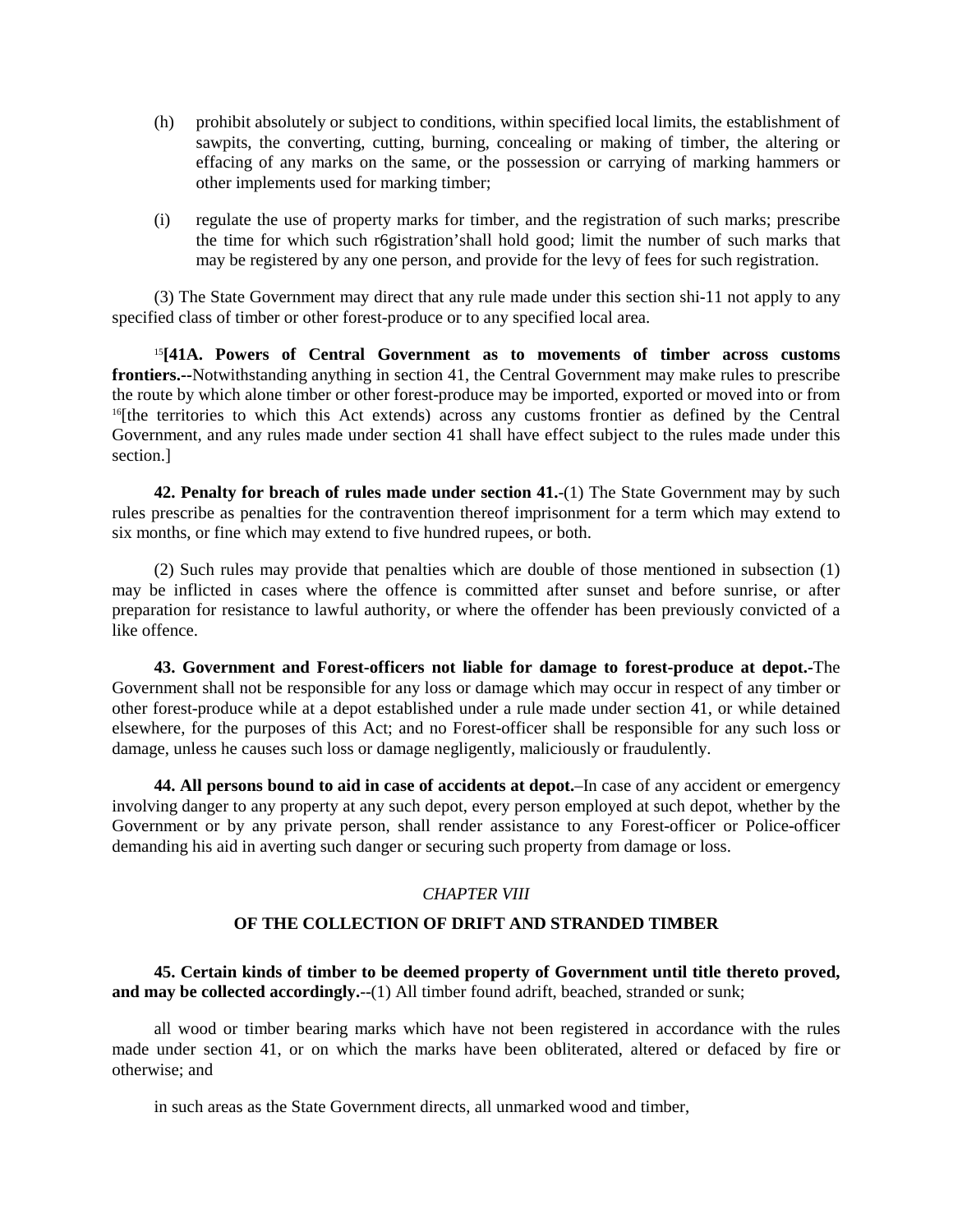shall be deemed to be the property of Government, unless and until any person establishes his right and title thereto, as provided in this Chapter.

(2) Such timber may be collected by any Forest-officer or other person entitled to collect the same by virtue of any rule made under section 51 and may be brought to any depot which the Forest-officer may notify as a depot for the reception of drift timber.

(3) The State Government may, by notification in the Official Gazette, 6xempt any class of timber from the provisions of this section.

**46. Notice to claimants of drift timber.**-Public notice shall from time to time be given by the Forest-officer, of timber collected under section 45. Such notice shall contain a description of the timber, and shall require any person claiming the same to present to such officer, within a period not less than two months from the date of such notice, a written statement of such claim.

**47. Procedure on claim preferred to such timber.**-(1) When any such-statement is presented as aforesaid, the Forest-officer may, after making such inquiry as he thinks fit, either reject the claim after according his reasons for so doing, or deliver the timber to the claimant.

(2) If such timber is claimed by more than one person, the Forest-officer may either deliver the same to any of such persons who he deems entitled thereto, or may refer the claimants to the Civil Courts, and retain the timber pending the receipt of an order from any such Court for its disposal.

(3) Any person whose claim has been rejected under this section may, within three months from the date of such rejection, institute a suit to recover possession of the timber claimed by him; but no person shall recover any compensation or costs against the Government, or against any Forest-officer on account of such rejection, or the detention or removal of any timber, or the delivery thereof to any other person under this section.

(4) No such timber shall be subject to process of any Civil, Criminal or Revenue Court until it has been delivered, or a suit has been brought, as provided in this section.

**48. Disposal of unclaimed timber.**-If no such statement is presented as aforesaid, if the claimant omits to prefer his claim in the manner and within the period fixed by the notice issued under section 46, or on such claim having been so preferred by him and having been rejected, omits to institute a suit to recover possession of such timber within the further period fixed by section 47, the ownership of such timber shall vest in the Government, or, when such timber has been delivered to another person under section 47, in such other person free from all encumbrances not created by him.

**49. Government and its officers not liable for damage to such timber.**-TN Government shall not be responsible for any loss or damage which may occur in respect any timber collected under section 45, and no Forest-officer shall be responsible for any such loss or damage, unless he causes such loss or damage negligently, maliciously fraudulently,

**50. Payments to be made by claimant before timber is delivered to him.**-No person shall be entitled to recover possession of any timber collected or delivered as aforesaid until he has paid to the Forest-officer or other person entitled to receive it such sum on account thereof as may be due under any rule made under section 51.

**51. Power to make rules and prescribe penalties.**-(1) The State Government in make rules to regulate the following matters, namely: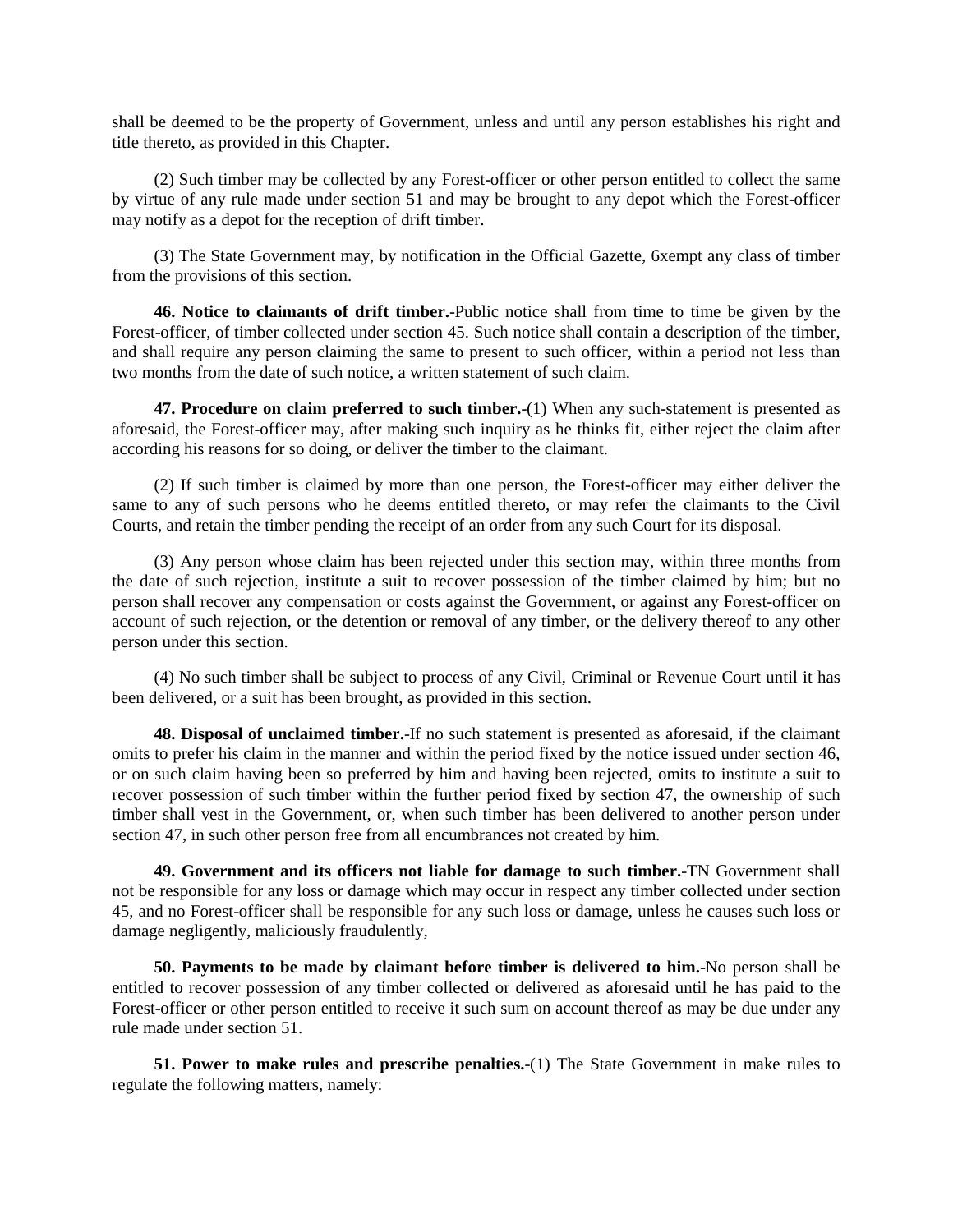- (a) the salving, collection and disposal of all timber mentioned in section 45;
- (b) the use and registration of boats used in salving and collecting timber;
- (c) the amounts to be paid for salving, collecting, moving, storing or disposing such timber; and
- (d) the use and registration of hammers and other instruments to be used marking such timber.

(2) The State Government may prescribe, as penalties for the contravention of any rule made under this section, imprisonment for a term which may extend to six months, or fine which may extend to five hundred rupees, or both.

### *CHAPTER IX*

### **PENALTIES AND PROCEDURE**

**52. Seizure of property liable to confiscation.**-(1) When there is reason to believe that a forest-offence has been committed in respect of any forest-produce, such produce together with all tools, boats, carts or cattle used in committing any such offence, may be seized by any Forest-officer or Police-officer.

(2) Every officer seizing any property under this section shall place on such property a mark indicating that the same has been so seized, and shall, as soon as may be, make a - report of such seizure to the Magistrate having jurisdiction to try the offence on account which the seizure has been made:

Provided that, when the forest-produce with respect to which such offence is belie to have been committed is the property of Government, and the offender is unknown, it shall be sufficient if the officer makes, as soon as may be, a report of the circumstances to his official superior.

**53. Power to release property seized under section 52.**-Any Forest-officer of a rank not inferior to that of a Ranger who, or whose subordinate, has seized any tools, boats, carts or cattle under section 52, may release the same on the execution by the owner thereof a bond for the production of the property so released, if and when so required, before the Magistrate having jurisdiction to try the offence on account of which the seizure has been made.

**54. Procedure thereupon.**-Upon the receipt of any such report, the Magistrate shall, with all convenient despatch, take such measures as may be necessary for the arrest and trial of the offender and the disposal of the property according to law.

**55. Forest-produce, tools, etc., when liable to confiscation.**-(1) All timber or forest produce which is not the property of Government and in respect of which a forest-offence has been committed, and all tools, boats, carts and cattle used in committing any forest offence, shall be liable to confiscation.

(2) Such confiscation may be in addition to any other punishment prescribed for such offence.

**56. Disposal on conclusion of trial for forest-offence, of produce in respect of which it was committed.**-When the trial of any forest-offence is concluded, any forest-produce in respect of which such offence has been committed shall, if it is the property of Government or has been confiscated, be taken charge of by a Forest-officer, and, in any other case, may be disposed of in such manner as the Court may direct.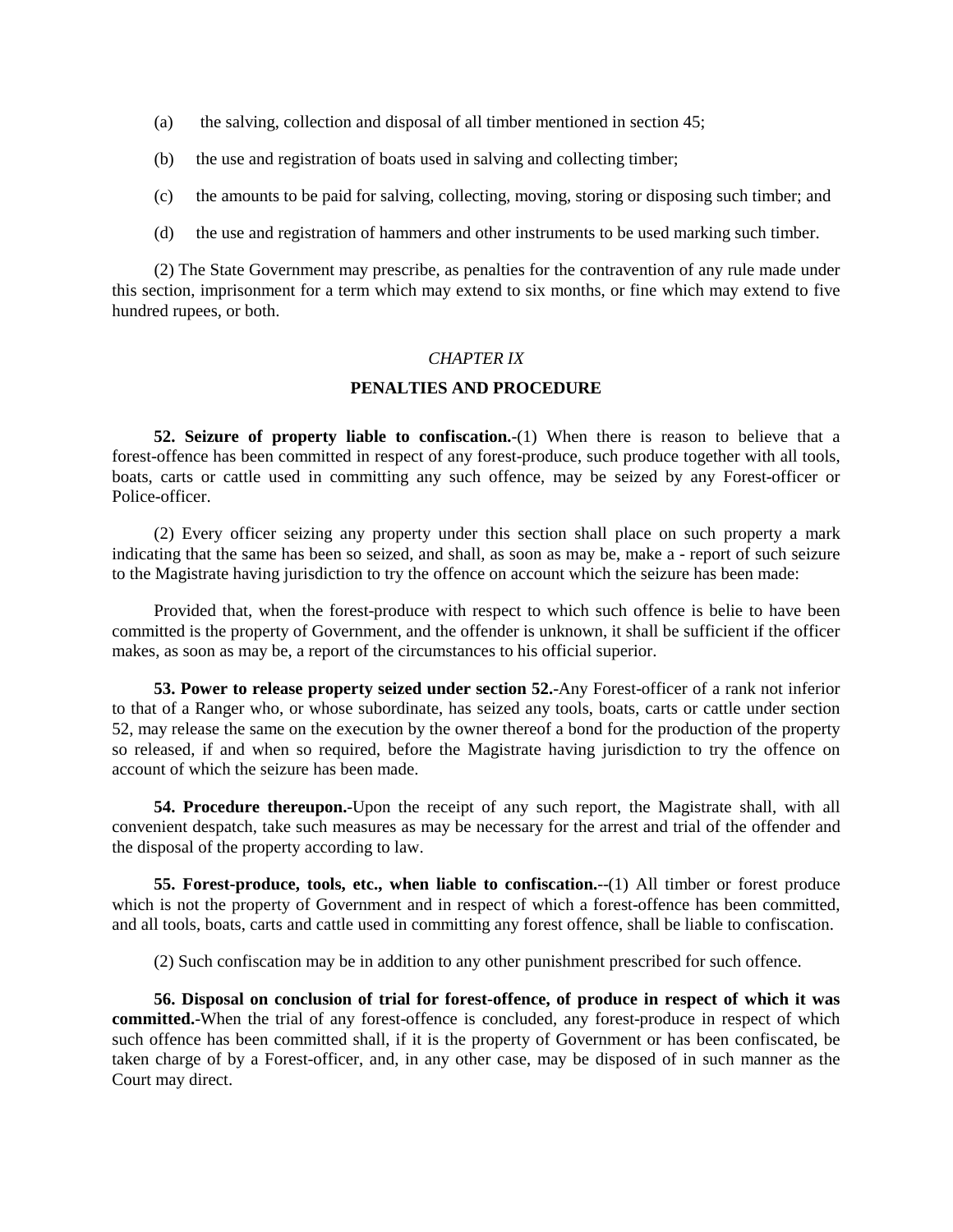**57. Procedure when offender not known or cannot be found.**-When the offender is not known or cannot be found, the Magistrate may, if he finds that an offence has been committed, order the property in respect of which the offence has been committed to be confiscated and taken charge of by the Forest-officer, or to be made over to the person whom the Magistrate deems to be entitled to the same:

Provided that no such order shall be made until the expiration of one month from d date of seizing such property, or without hearing the person, if any, claiming any rig thereto, and the evidence, if any, which he may produce in support of his claim.

**58. Procedure as to perishable property siezed under section 52.**-The Magistrate may, notwithstanding anything hereinbefore contained, direct the sale of any property seized under section 52 and subject to speedy and natural decay, and may deal with the proceeds as he would have dealt with such property if it had not been sold.

**59. Appeal from orders under section 55, section 56 or section 57.**-The officer made the seizure under section 52, or any of his official superiors, or any person claim to be interested in the property so seized, may, within one month from the date of any order passed under section 55, section 56 or section 57, appeal therefrom to the Court to will orders made by such Magistrate are ordinarily appealable, and the order passed on A appeal shall be final.

**60. Property when to vest in Government.**-When an order for the confiscation any property has been passed under section 55 or section 57, as the case may be, and the period limited by section 59 for an appeal from such order has elapsed, and no such an apppeal has been preferred, or when, on such an appeal being preferred, the Appellate C4 confirms such order in respect of the whole or a portion of such property, such property or such portion thereof, as the case may be, shall vest in the Government free from all incumbrances.

**61. Saving of power to release property seized.**-Nothing hereinbefore contained shall be deemed to prevent any officer empowered in this behalf by the State Government, from directing at any time the immediate release of any property seized under section 52.

**62. Punishment for wrongful seizure.**-Any Forest-officer or Police-officer who vexatiously and unnecessarily seizes any property on pretence of seizing property liable confiscation under this Act shall be punishable with imprisonment for a term which extend to six months, or with fine which may extend to five hundred rupees, or with both.

**63. Penalty for counterfeiting or defacing marks on trees and timber and for altering boundary marks.**-Whoever, with intent to cause damage or injury to the public or to any person, or to cause wrongful gain as defined in the Indian Penal Code–

- (a) knowingly counterfeits upon any timber or standing tree a mark used by Forest-officers to indicate that such timber or tree is the property o Government or of some person, or that it may lawfully be cut or removed some person; or
- (b) alters, defaces or obliterates any such mark placed on a tree or on timber by under the authority of a Forest-officer; or
- (c) alters, moves, destroys or defaces any boundary-mark of any forest or waste land to which the provisions of this Act are applied,

shall be punishable with imprisonment for a term which may extend to two years, or fine, or with both.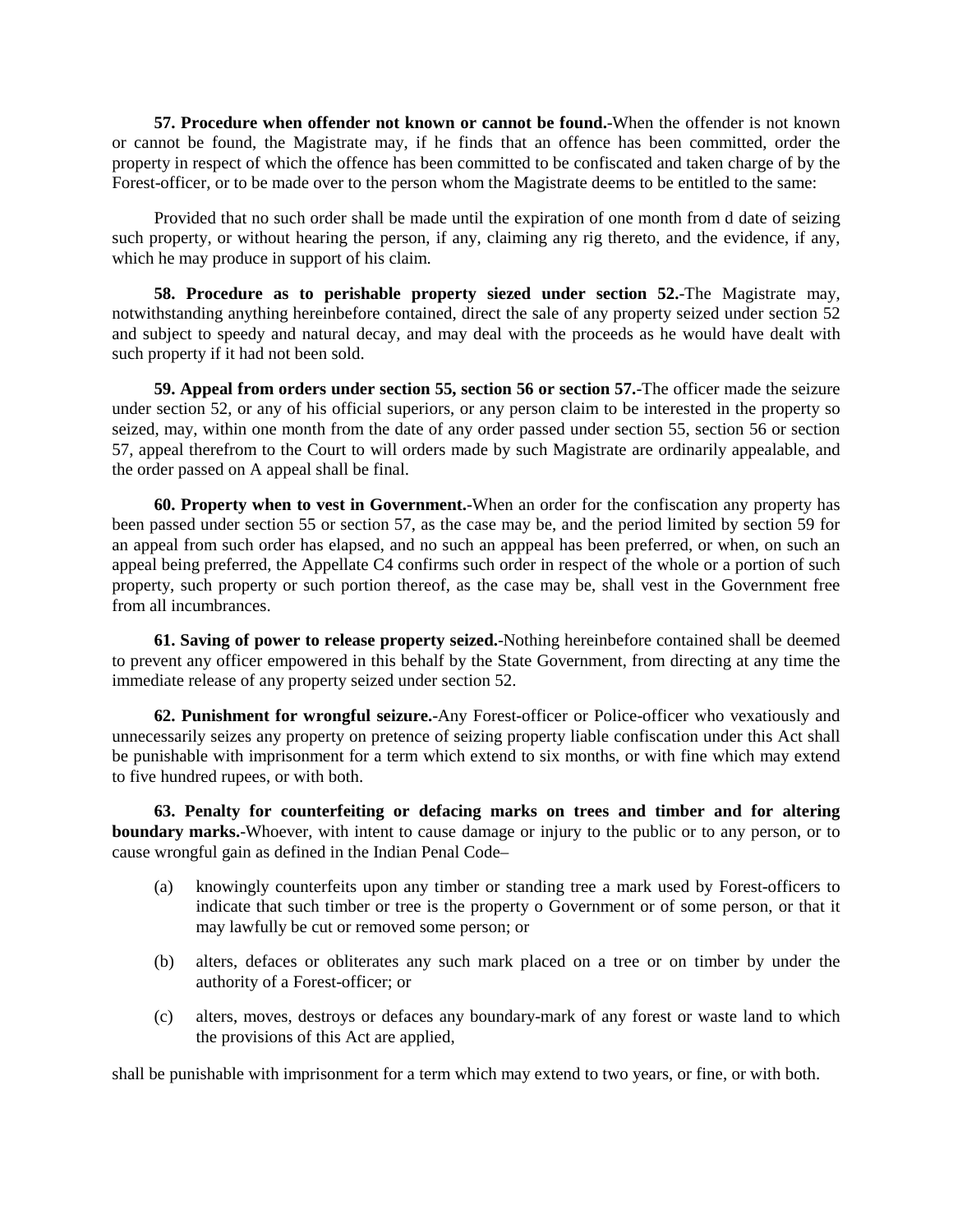**64. Power to arrest without warrant.**--(1) Any Forest-officer or Police-officer without orders from a Magistrate and without a warrant, arrest any person against whom a reasonable suspicion exists of his having been concerned in any forest-offence punishable with imprisonment for one month or upwards.

(2) Every officer making an arrest under this section shall, without unnecessary delay and subject to the provisions of this Act as to release on bond, take or send the person arrested before the Magistrate having jurisdiction in the case, or to the officer in charge of the nearest police station.

(3) Nothing in this section shall be deemed to authorise such arrest for any act which is an offence under Chapter IV unless such act has been prohibited under clause (c) of section 30.

**65. Power to release on a bond a person arrested.**-Any Forest-officer of a rank not inferior to that of a Ranger, who, or whose subordinate, has arrested any person under the provisions of section 64, may release such person on his executing a bond to appear, if and when so required, before the Magistrate having jurisdiction in the case, or before the officer in charge of the nearest police station.

**66. Power to prevent commission of offence.**-Every Forest-officer and Police officer shall prevent, and may interfere for the purpose of preventing, the commission of any forest-offence.

**67. Power to try offences summarily.**-The District Magistrate or any Magistrate of the first class specially empowered in this behalf by the State Government may try summarily, under the Code of Criminal Procedure, 1898, any forest-offence punishable with imprisonment for a term not exceeding six months, or fine not exceeding five hundred rupees, or both.

**68. Power to compound offences.**-(1) The State Government may, by notification in the Official Gazette, empower a Forest officer–

- (a) to accept from any person against whom a reasonable suspicion exists that he has committed any forest-offence, other than an offence specified in section 62 or section 63, a sum of money by way of compensation for the offence which such person is suspected to have committed, and
- (b) when any property has been seized as liable to confiscation, to release the same on payment of the value thereof as estimated by such officer.

(2) On the payment of such sum of money, or such value, or both, as the case may be, to such officer, the suspected person, if in custody, shall be discharged, the property, if any seized shall be released, and no further proceedings shall be taken against such person or property.

(3) A Forest-officer shall not be empowered under this section unless he is a Forest officer of a rank not inferior to that of a Ranger and is in receipt of a monthly salary amounting to at least one hundred rupees, and the sum of money accepted as compensation under clause (a) of sub-section (1) shall in no case exceed the sum of fifty rupees.

**69. Presumption that forest-produce belongs to Government.**-When in any proceedings taken under this Act, or in consequence of anything done under this Act, a question arises as to whether any forest-produce is the property of the Government, such produce shall be presumed to be the property of the Government until the contrary is proved.

## *CHAPTER X*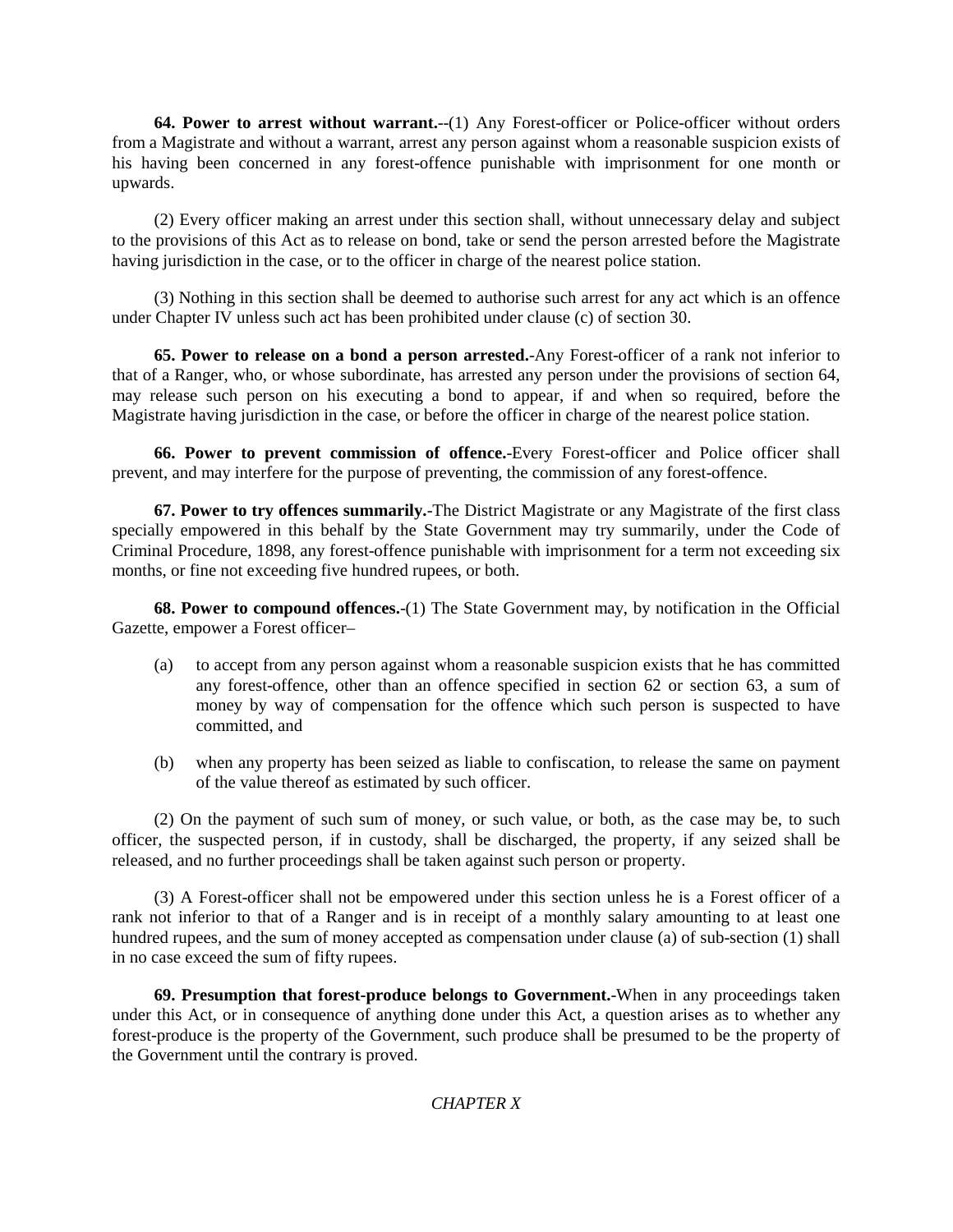#### **CATTLE-TRESPASS**

**70. Cattle-trespass Act, 1871, to apply.**-Cattle trespassing in a reserved forest any portion of a protected forest which has been lawfully closed to grazing shall be deem to be cattle doing damages to a public plantation within the meaning of section II of Cattle-trespass Act, 1871 (1 of 1871), and may be seized and impounded as such by Forest-officer or Police-officer.

**71. Power to alter fines fixed under that Act.**-The State Government may, notification in the Official Gazette, direct that, in lieu of the fines fixed under section I the Cattle-trespass Act, 1871 (1 of 1871), there shall be levied for each head of cattle impounded under section 70 of this Act such fines as it thinks fit, but not exceeding following, that is to say:-

| For each elephant                                                                        | ten rupees  |
|------------------------------------------------------------------------------------------|-------------|
| For each buffalo or camel                                                                | two rupees  |
| For each horse, mare, gelding, pony, colt, filly, mule, bull,<br>bullock, cow, or heifer | one rupee   |
| For each calf, ass, pig, ram, ewe, sheep, lamb, goat or kid                              | eight annas |

#### *CHAPTER XI*

#### **OF FOREST-OFFICERS**

**72. State Government may invest Forest-officers with certain powers.**-(1) The State Government may invest any Forest-officer with all or of the following powers, that is to say:-

- (a) power to enter upon any land and to survey, demarcate and make a map of the same;
- (b) the powers of a Civil Court to compel the attendance of witnesses and production of documents and material objects;
- (c) power to issue a search-warrant under the Code of Criminal Procedure, 1898 (5 of 1898); and
- (d) power to hold an inquiry into forest-offences, and, in the course of such inquiry, to receive and record evidence.

(2) Any evidence recorded under clause (d) of sub-section (1) shall be admissible in subsequent trial before a Magistrate, provided that it has been taken in the presence of accused person.

**73. Forest officers deemed public servants.**-All Forest-officers shall be deemed be public servants within the meaning of the Indian Penal Code, 1860 (45 of 1860).

**74. Indemnity for acts done in good faith.**-No suit shall lie against any public servant for anything done by him in good faith under this Act.

**75. Forest-officers not to trade.**-Except with the permission in writing of the State Government, no Forest-officer shall, as principal or agent, trade in timber or other forest produce, or be or become interested in any lease of any forest or in any contract for working any forest, whether in or outside 17[the territories to which this Act extends].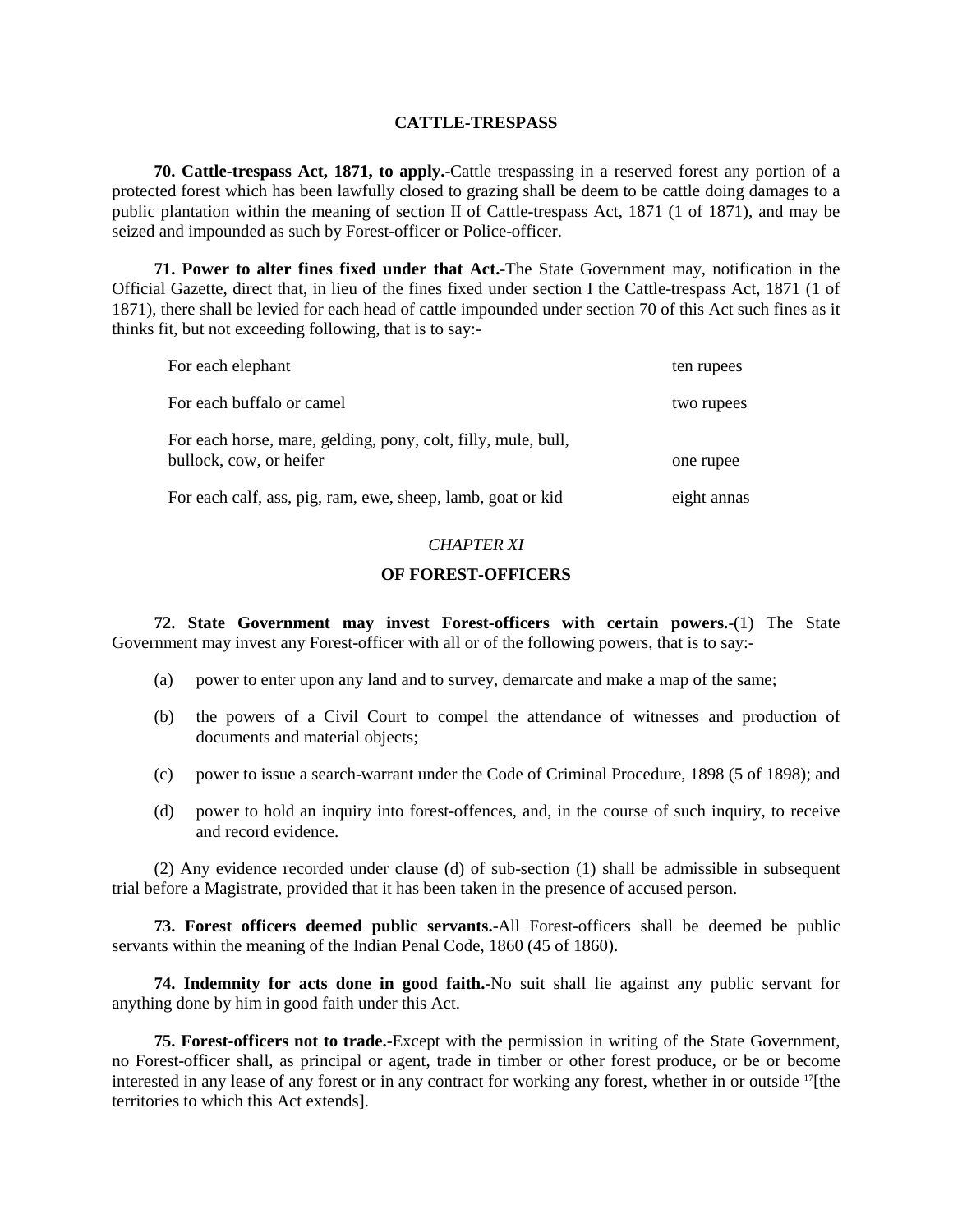### *CHAP TER XII*

#### **SUBSIDIARY RULES**

#### **76. Additional powers to make rules.**-The State Government may make rules

- (a) to prescribe and limit the powers and duties of any Forest-officer under this Act;
- (b) to regulate the rewards to be paid to officers and informers out of the proceeds of fines and confiscation under this Act;
- (c) for the preservation, reproduction and disposal of trees and timber belonging to Government, but grown on lands belonging to or in the occupation of private persons; and
- (d) generally, to carry out the provisions of this Act.

**77. Penalties for breach of rules.**-Any person contravening any rule under this Act, for the contravention of which no special penalty is provided, shall be punishable with imprisonment for a term which may extend to one month, or fine which may extend to five hundred rupees, or both.

**78. Rules when to have force of law.**-All rules made by the State Government under this Act shall be published in the Official Gazette, and shall thereupon, so far as they are consistent with this Act, have effect as if enacted therein.

### *CHAPTER XIII*

### **MISCELLANEOUS**

**79. Persons bound to assist Forest-officers and Police-officers.**-(1) Every person who exercises any right in a reserved or protected forest, or who is permitted to take any forest-produce from, or to cut and remove timber or to pasture cattle in, such forest, and every person who is employed by any such person in such forest, and

every person in any village contiguous to such forest who is employed by the Government or who receives emoluments from the Government for services to be performed to the community,

shall be bound to furnish without unnecessary delay to the nearest Forest-officer or Police officer any information he may possess respecting the commission of, or intention to commit, any forest-offence, and shall forthwith take steps, whether so required by any Forest-officer or Police officer or not,-

- (a) to extinguish any forest fire in such forest of which he has knowledge or information;
- (b) to prevent by any lawful means in his power any fire in the vicinity of such forest of which he has knowledge or information from spreading to such forest,

and shall assist any Forest-officer or Police-officer demanding his aid–

- (c) in preventing the commission in such forest of any forest-offence; and
- (d) when there is reason to believe that any such offence has been committed such forest in discovering and arresting the offender.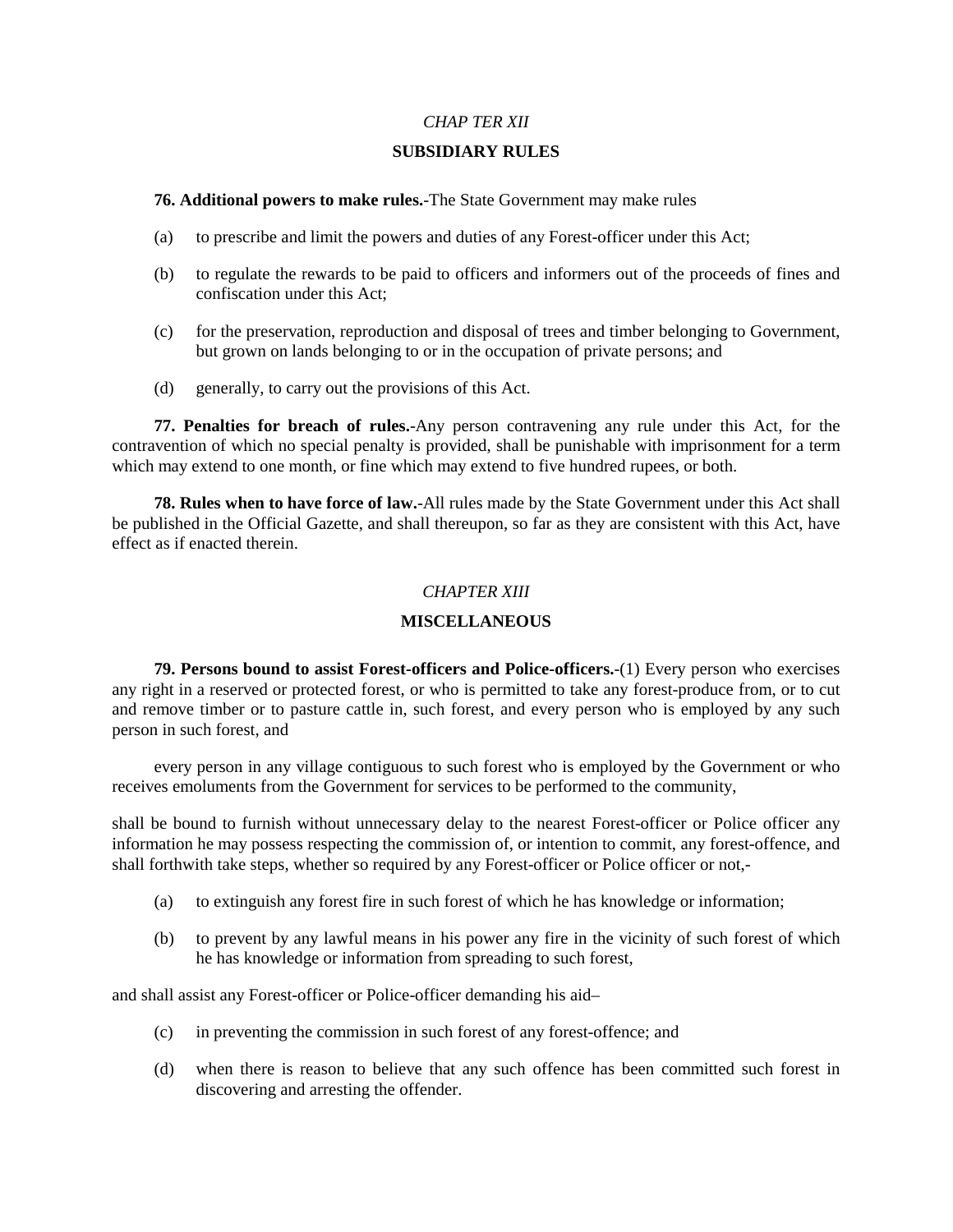(2) Any person who, being bound so to do, without lawful excuse (the burden ofprovin which shall lie upon such person) fails–

- (a) to furnish without unnecessary delay to the nearest Forest-officer or Polic( officer any information required by sub-section (1);
- (b) to take steps, as required by sub-section (1), to extinguish any forest fire in reserved or protected forest;
- (c) to prevent, as required by sub-section (1), any fire in the vicinity of such fore.4 from spreading to such forest or
- (d) to assist any Forest-officer or Police officer demanding his aid in preventing th commission in such forest of any forest-offence, or, when there is reason believe that any such offence has been committed in such forest, in discover' and arresting the offender,

shall be punishable with imprisonment for a term which extend to one month, or with fine which may extend to two hundred rupees, or with both.

**80. Management of forests the joint property of Government and other persons.**–(1) If the Government and any person be jointly interested in any forest or waste-land, a in the whole or any part of the produce thereof, the State Government may either–

- (a) undertake the management of such forest, waste-land or produce, accounting to such person for his interest in the same; or
- (b) issue such regulations for the management of the forest, waste-land or produce by the person so jointly interested as it deems necessary for the management thereof and the interests of all parties therein.

(2) When the State Government undertakes under clause (a) of sub-section (1) the management of any forest, waste-land or produce, it may, by notification in the Official Gazette, declare that any of the provisions contained in Chapters 11 and IV shall apply to such forest, waste-land or produce, and thereupon such provisions shall apply accordingly.

**81. Failure to perform service for which a share in produce of Government forest is employed.**-If any person be entitled to a share in the produce of any forest which is the property of Government or over which the Government has proprietary rights or to any part of the forest-produce of which the Government is entitled upon the condition of duly performing any service connected with such forest, such share shall be liable to confiscation in the event of the fact being established to the satisfaction of the State Government that such service is no longer so performed:

Provided that no such share be confiscated until the person entitled thereto, and the evidence, if any, which he may produce in proof of the due performance of such service, have been heard by an officer duly appointed in that behalf by the State Government.

**82. Recovery of money due to Government.–**-All money payable to the Government under this Act, or under any rule made under this Act, or on account of the price of any forest produce, or of expenses incurred in the execution of this Act in respect of such produce, may, if not paid when due, be recovered under the law for the time being in force as if it were an arrear of land-revenue.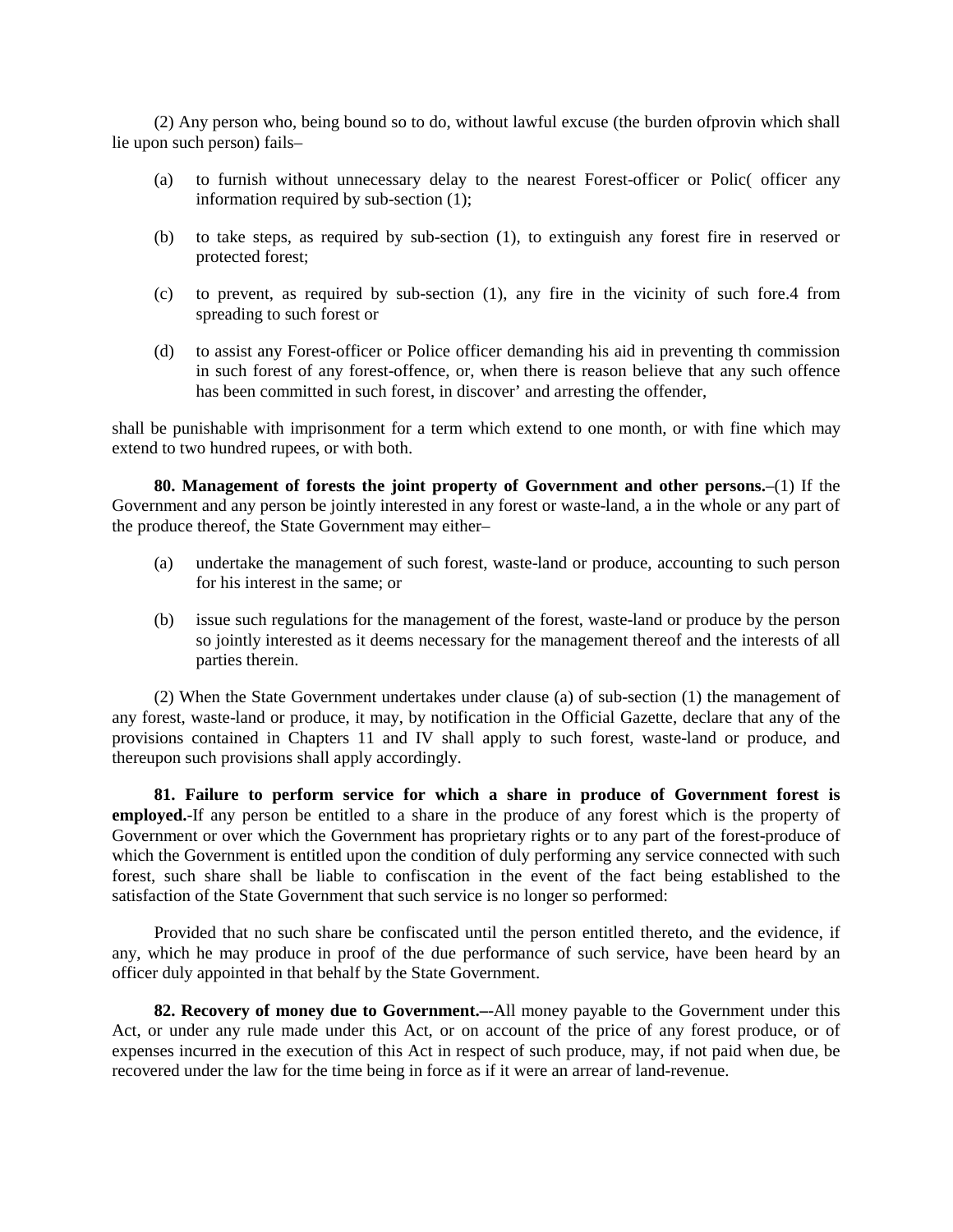**83. Lien on forest-produce for such money.**--(1) When any such money is payable for or in respect of any forest-produce, the amount thereof shall deemed to be a first charge on such produce, and such produce may be taken possession of by a Forest-officer until such amount has been paid.

(2) If such amount is not paid when due, the Forest-officer may sell such produce by public auction, and the proceeds of the sale shall be applied first in discharging such amount.

(3) The surplus, if any, if not claimed within two months from the date of the sale by the person entitled thereto, shall be forfeited to Government.

**84. Land required under this Act to be deemed to be needed for a public purpose under the Land Acquisition Act, 1894.**--Whenever it appears to the State Government that any land is required for any of the purposes of this Act, such land shall be deemed to be needed for a public purpose within the meaning of section 4 of the Land Acquisition Act, 1894 (1 of 1894).

**85. Recovery of penalties due under bond.–**When any person, in accordance with any provision of this Act, or in compliance with any rule made thereunder, binds himself by any an bond or instrument to perform any duty or act or covenants by any bond or instrument that he, or that he and his servants and agents will abstain from any act, the whole sum mentioned in such bond or instrument as the amount to be paid in case of a breach of the conditions thereof may, notwithstanding anything in section 74 of the Indian Contract Act, 1872 (9 of 1872), be recovered from him in case of such breach as if it were an arrear of land revenue.

18[**85A. Saving for rights of Central Government.**-Nothing in this Act shall authorise a Government of any State to make any order or do anything in relation to any property not vested in that State or otherwise prejudice any rights of the Central Government or the Government of any other State without the consent of the Government concerned.]

**86. Repeals.**- [Rep. by Repealing and Amending Act, 1947 (2 of 1948), sec.2 and Sch.]

THE SCHEDULE.-[Enactments Repealed.] Rep. by sec.2 and Sch., ibid.

------------------------------------------------------------------------------------------------------------------------------------------------------------------------------------------------------

This Act has been extended to :-

- (1) Berar (partially) by the Berar Laws Act, 1941 (4 of 1941).
- (2) The Province of Coorg, see Coorg Gazette, 1930, Pt. I p. 94.
- (3) The Delhi Province, see Gazette of India, 1933, Pt. IIA, p. 293.
- (4) The whole of Madhya Pradesh, by M.P. Act 23 of 1958.
- (5) Dadra and Nagar Haveli, by Reg. 6 of 1963, sec, 2 and Sch. I (w.e.f. 1.7.1965).
- (6) Pondicherry by Reg. 7 of 1963, see. 3 and Sch. (w.e.f. 1.10.1963).
- (7) Goa, Daman and Diu by Reg. II of 1963, sec. 3 and Sch.; and
- (8) Laccadive, Minicoy and Amindivi Islands by the Reg. 8 of 1965, sec. 3 and Sch. (w.e.f. 1.10.1967).
- (9) Sikkim by S.O. 1138 (E), dated 1st December, 1988 (w.e.f. 20.4.1989).
- <sup>3</sup> The words "the G.G. in C., or" omitted by the A.O. 1937.
- <sup>4</sup> Ins. by Act 26 of 1930, sec. 2.
- <sup>5</sup> Ins. by Act 3 of 1933, sec. 2.
- The words "subject to the control of the G.G. in C.," omitted by the A.O. 1937.

<sup>&</sup>lt;sup>1</sup> Subs. by the Adaptation of Laws (No. 3) Order, 1956, for sub-sections (2) and (3).<br><sup>2</sup> This Act has been declared to be in force in the Khondmals District by the Khondmal

<sup>2</sup> This Act has been declared to be in force in the Khondmals District by the Khondmals Laws Regulation 1936 (4 of 1936), sec. 3 and Sch; and in the Angul District by the Angul Laws Regulation, 1936 (5 of 1936) sec. 3 and Sch.